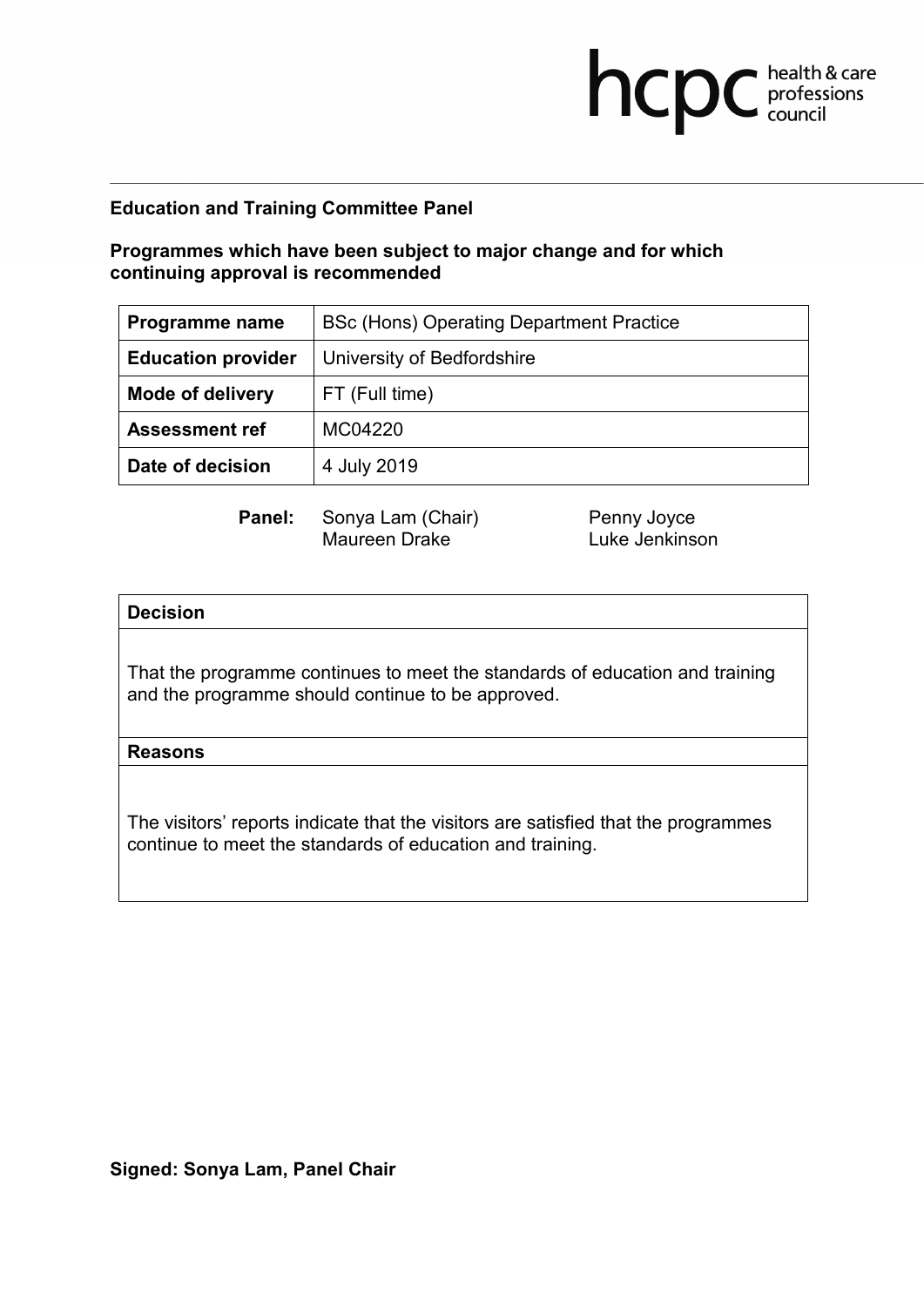# **Programmes which have been subject to major change and for which continuing approval is recommended**

| Programme name            | BSc (Hons) Operating Department Practice |
|---------------------------|------------------------------------------|
| <b>Education provider</b> | <b>Buckinghamshire New University</b>    |
| <b>Mode of delivery</b>   | FT (Full time)                           |
| <b>Assessment ref</b>     | MC04192                                  |
| Date of decision          | 4 July 2019                              |

Maureen Drake

**Panel:** Sonya Lam (Chair) Penny Joyce<br>Maureen Drake **Prace Luke Jenkinson** 

**health & care** 

## **Decision**

That the programme continues to meet the standards of education and training and the programme should continue to be approved.

### **Reasons**

The visitors' reports indicate that the visitors are satisfied that the programmes continue to meet the standards of education and training.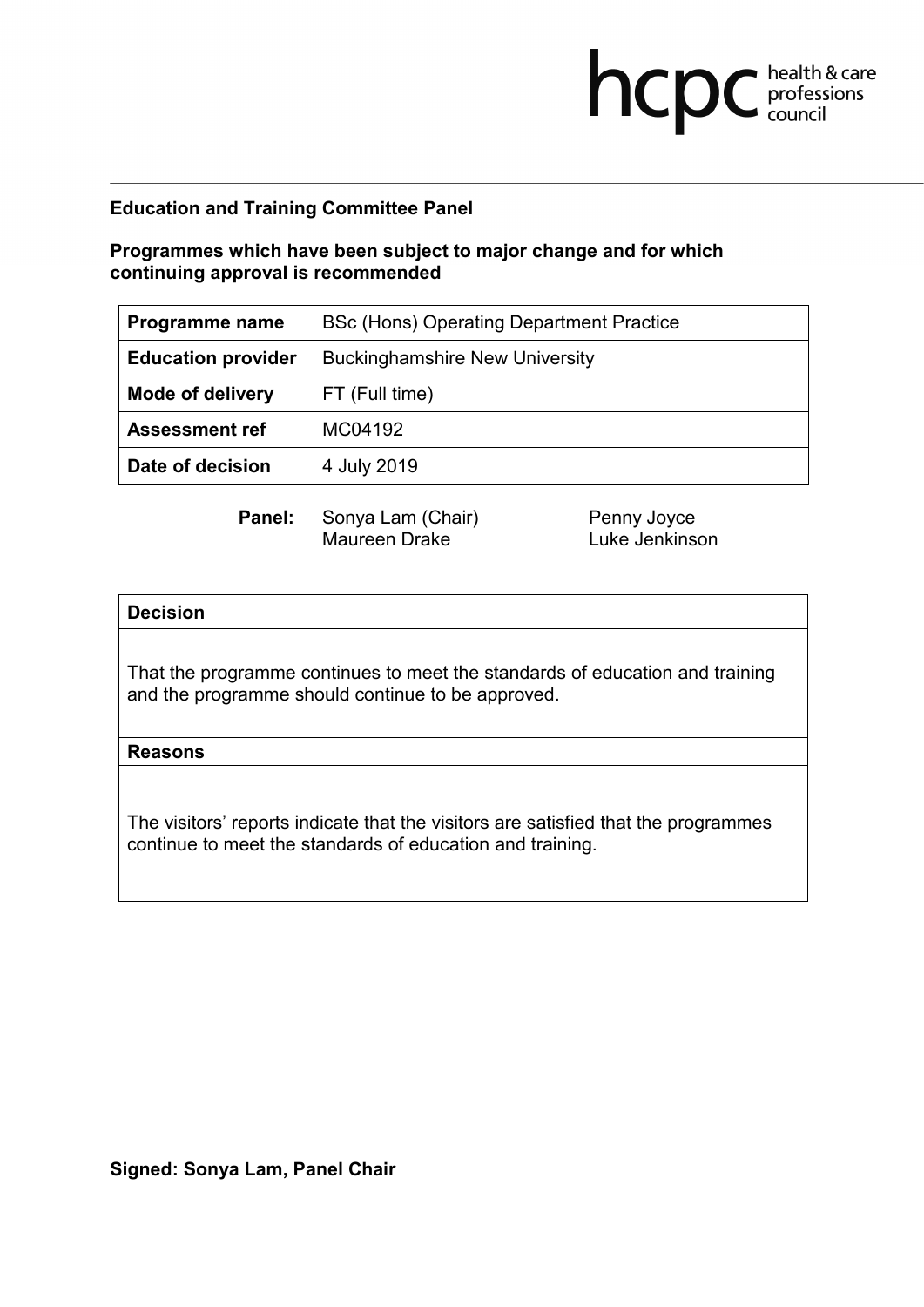## **Programmes which have been subject to major change and for which continuing approval is recommended**

| Programme name            | BSc (Hons) Operating Department Practice -<br>Apprenticeship |
|---------------------------|--------------------------------------------------------------|
| <b>Education provider</b> | <b>Buckinghamshire New University</b>                        |
| <b>Mode of delivery</b>   | WBL (Work based learning)                                    |
| <b>Assessment ref</b>     | MC04193                                                      |
| Date of decision          | 4 July 2019                                                  |

**Panel:** Sonya Lam (Chair) Penny Joyce<br>Maureen Drake Luke Jenkins

Luke Jenkinson

**health & care** 

### **Decision**

That the programme continues to meet the standards of education and training and the programme should continue to be approved.

#### **Reasons**

The visitors' reports indicate that the visitors are satisfied that the programmes continue to meet the standards of education and training.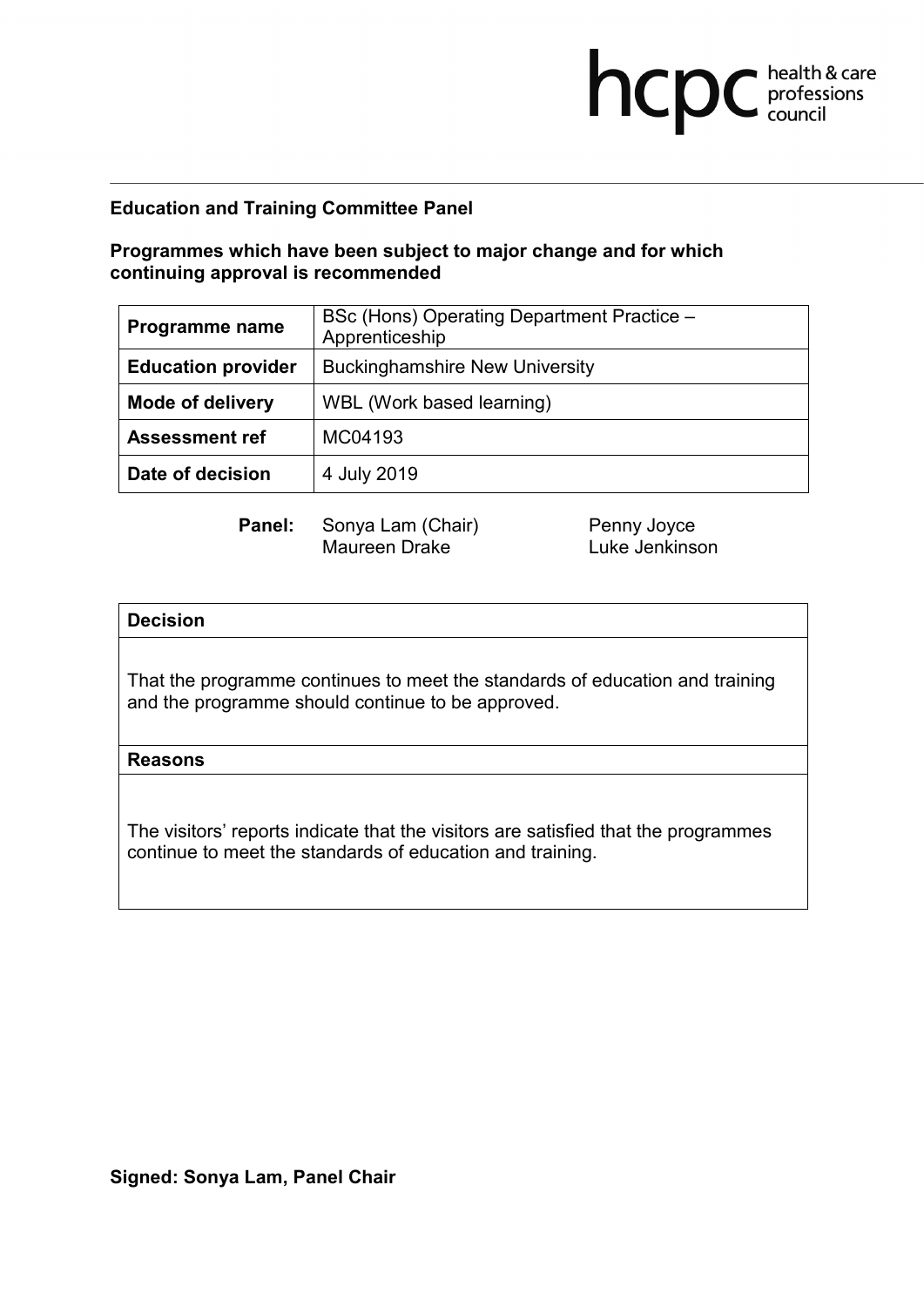# **Programmes which have been subject to major change and for which continuing approval is recommended**

| Programme name            | <b>BA (Hons) Social Work</b>                             |
|---------------------------|----------------------------------------------------------|
| <b>Education provider</b> | Bradford College (validated by The University of Bolton) |
| <b>Mode of delivery</b>   | FT (Full time)                                           |
| <b>Assessment ref</b>     | MC04290                                                  |
| Date of decision          | 4 July 2019                                              |

Maureen Drake

**Panel:** Sonya Lam (Chair) Penny Joyce<br>Maureen Drake **Prace Luke Jenkinson** 

**health & care** 

### **Decision**

That the programme continues to meet the standards of education and training and the programme should continue to be approved.

#### **Reasons**

The visitors' reports indicate that the visitors are satisfied that the programmes continue to meet the standards of education and training.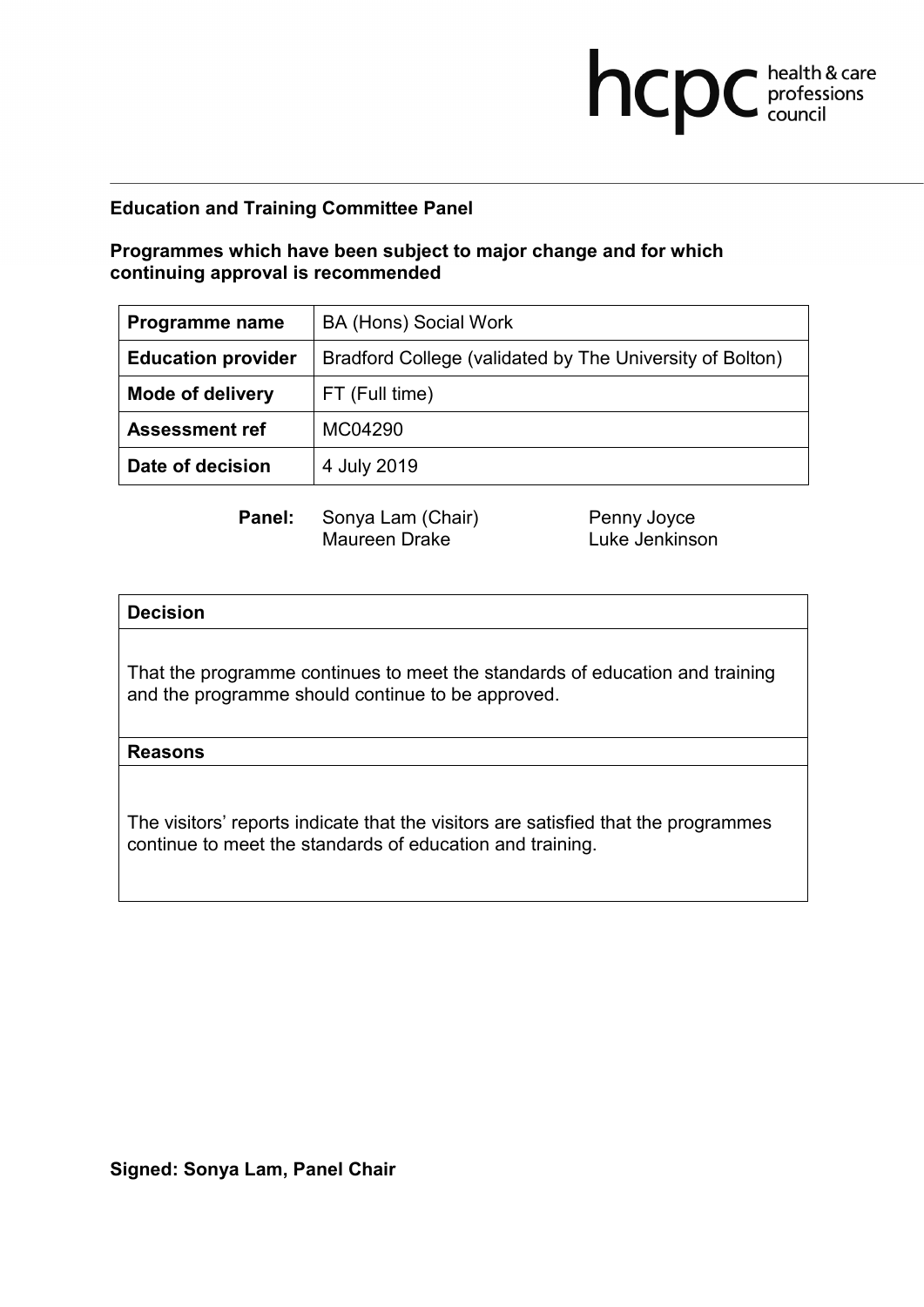# **Programmes which have been subject to major change and for which continuing approval is recommended**

| Programme name            | BA (Hons) Social Work                                    |
|---------------------------|----------------------------------------------------------|
| <b>Education provider</b> | Bradford College (validated by The University of Bolton) |
| <b>Mode of delivery</b>   | PT (Part time)                                           |
| <b>Assessment ref</b>     | MC04291                                                  |
| Date of decision          | 4 July 2019                                              |

Maureen Drake

**Panel:** Sonya Lam (Chair) Penny Joyce<br>Maureen Drake **Prace Luke Jenkinson** 

**health & care** 

### **Decision**

That the programme continues to meet the standards of education and training and the programme should continue to be approved.

#### **Reasons**

The visitors' reports indicate that the visitors are satisfied that the programmes continue to meet the standards of education and training.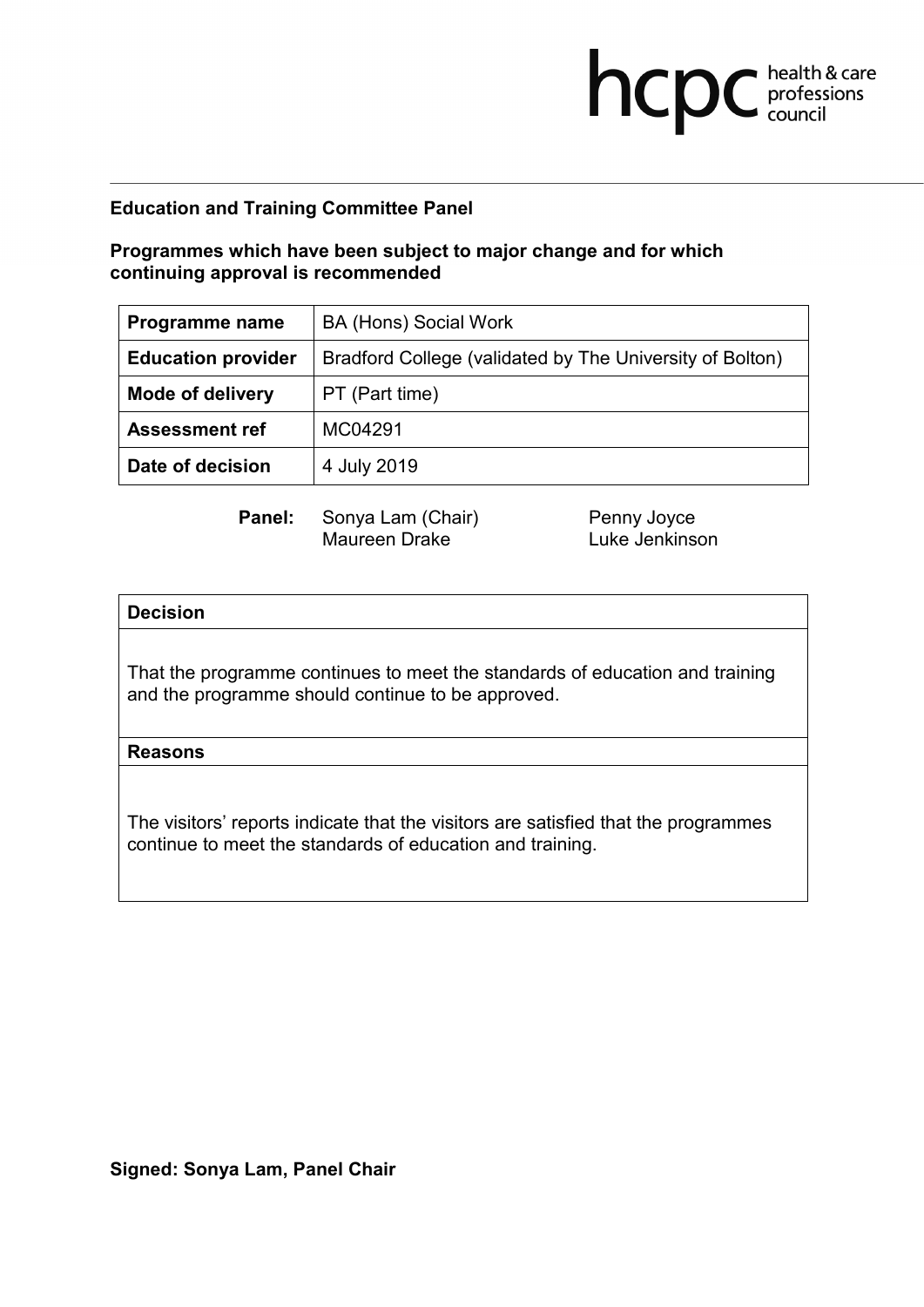# **Programmes which have been subject to major change and for which continuing approval is recommended**

| Programme name            | <b>BSc (Hons) Paramedic Practice</b> |
|---------------------------|--------------------------------------|
| <b>Education provider</b> | <b>Edge Hill University</b>          |
| <b>Mode of delivery</b>   | FT (Full time)                       |
| <b>Assessment ref</b>     | MC04166                              |
| Date of decision          | 4 July 2019                          |

Maureen Drake

**Panel:** Sonya Lam (Chair) Penny Joyce<br>Maureen Drake **Prace Luke Jenkinson** 

**health & care** 

### **Decision**

That the programme continues to meet the standards of education and training and the programme should continue to be approved.

### **Reasons**

The visitors' reports indicate that the visitors are satisfied that the programmes continue to meet the standards of education and training.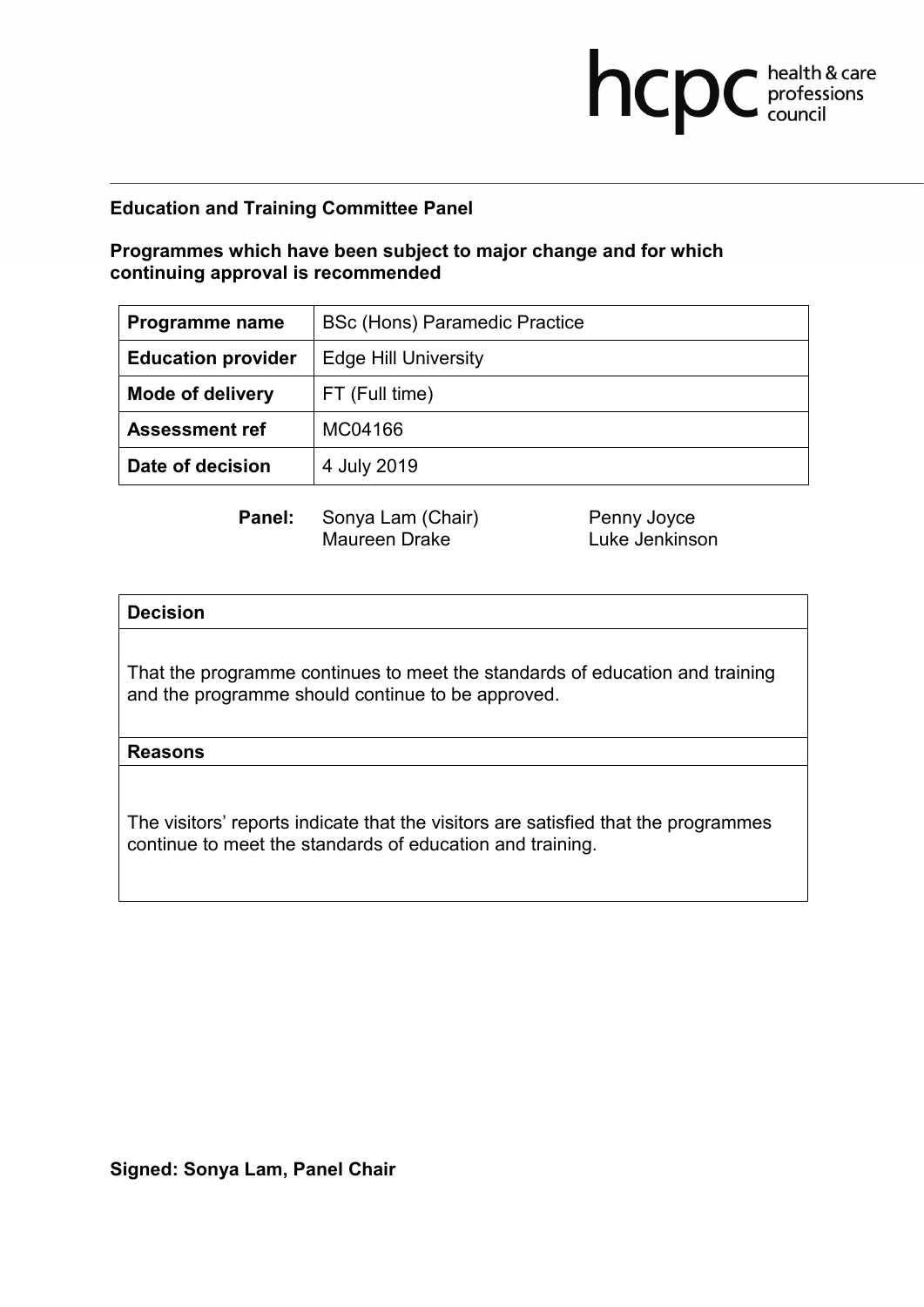# **Programmes which have been subject to major change and for which continuing approval is recommended**

| Programme name            | D.Psych in Counselling Psychology    |
|---------------------------|--------------------------------------|
| <b>Education provider</b> | <b>Glasgow Caledonian University</b> |
| <b>Mode of delivery</b>   | FT (Full time)                       |
| <b>Assessment ref</b>     | MC03961                              |
| Date of decision          | 4 July 2019                          |

Maureen Drake

**Panel:** Sonya Lam (Chair) Penny Joyce<br>Maureen Drake **Prace Luke Jenkinson** 

**health & care** 

### **Decision**

That the programme continues to meet the standards of education and training and the programme should continue to be approved.

#### **Reasons**

The visitors' reports indicate that the visitors are satisfied that the programmes continue to meet the standards of education and training.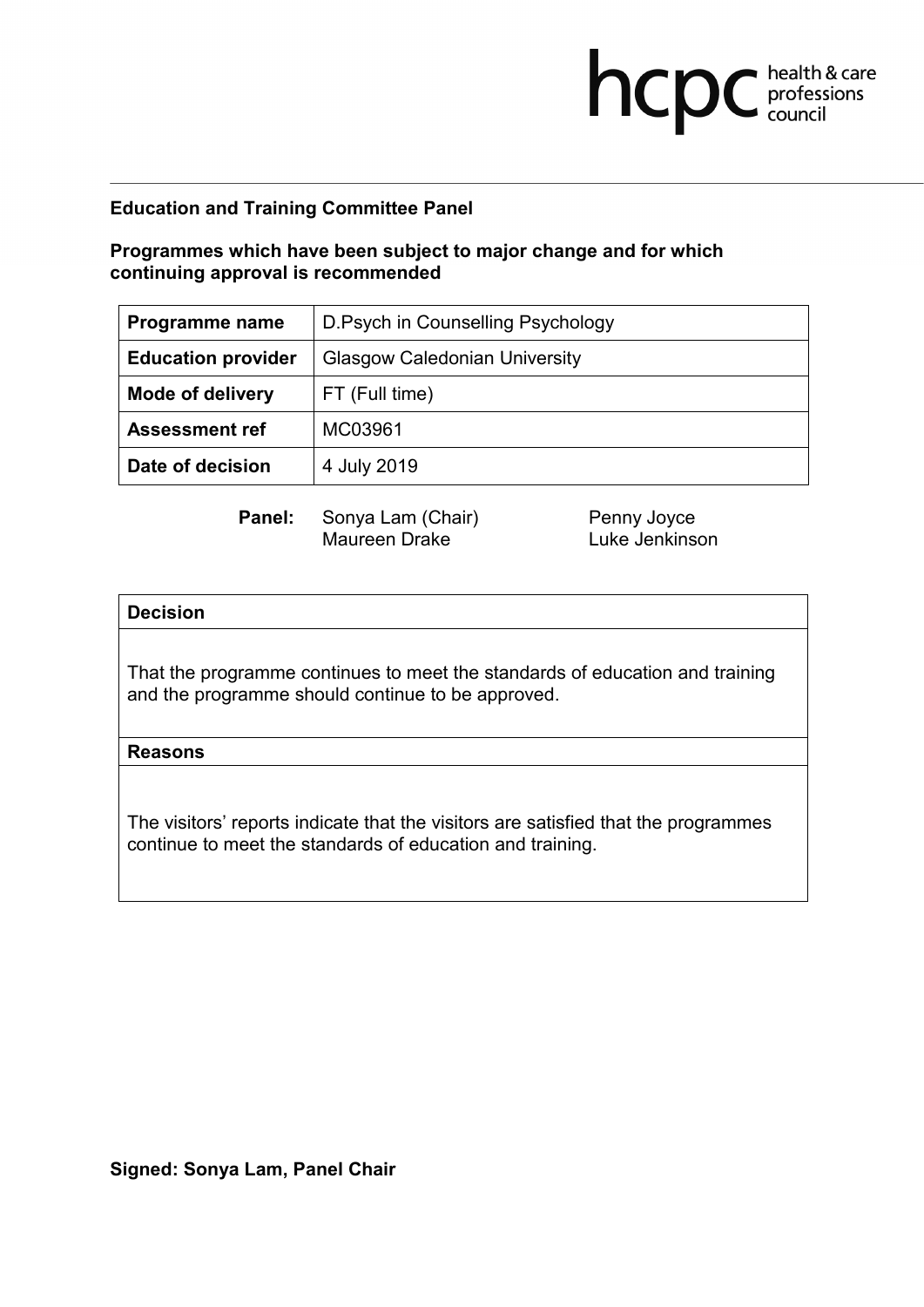# **Programmes which have been subject to major change and for which continuing approval is recommended**

| Programme name            | D. Psych in Counselling Psychology   |
|---------------------------|--------------------------------------|
| <b>Education provider</b> | <b>Glasgow Caledonian University</b> |
| <b>Mode of delivery</b>   | PT (Part time)                       |
| <b>Assessment ref</b>     | MC03962                              |
| Date of decision          | 4 July 2019                          |

Maureen Drake

**Panel:** Sonya Lam (Chair) Penny Joyce<br>Maureen Drake **Prace Luke Jenkinson** 

**health & care** 

### **Decision**

That the programme continues to meet the standards of education and training and the programme should continue to be approved.

#### **Reasons**

The visitors' reports indicate that the visitors are satisfied that the programmes continue to meet the standards of education and training.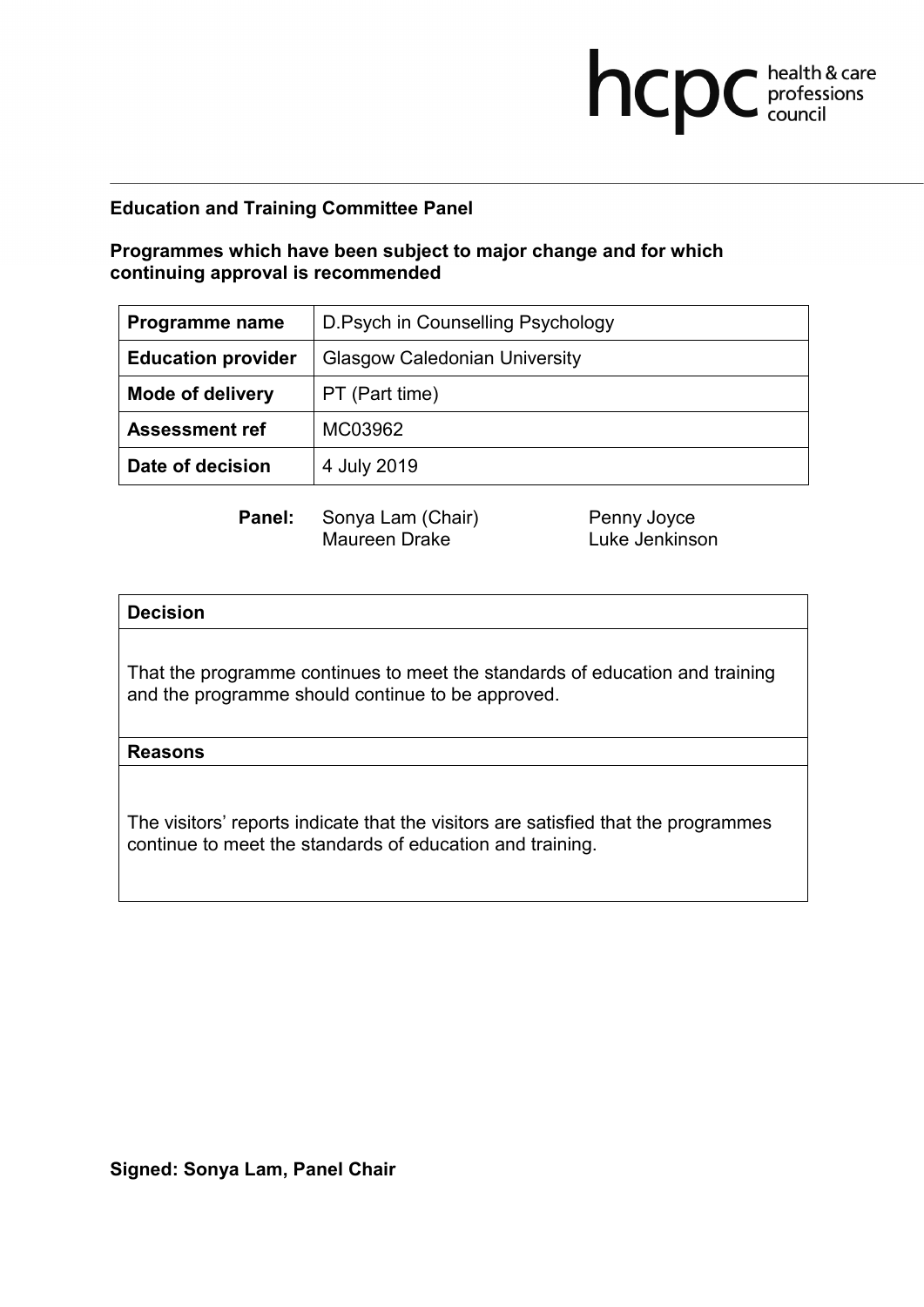# **Programmes which have been subject to major change and for which continuing approval is recommended**

| Programme name            | MSc Physiotherapy (Pre-registration) |
|---------------------------|--------------------------------------|
| <b>Education provider</b> | <b>Glasgow Caledonian University</b> |
| <b>Mode of delivery</b>   | FT (Full time)                       |
| <b>Assessment ref</b>     | MC04188                              |
| Date of decision          | 4 July 2019                          |

Maureen Drake

**Panel:** Sonya Lam (Chair) Penny Joyce<br>Maureen Drake **Prace Luke Jenkinson** 

**health & care** 

### **Decision**

That the programme continues to meet the standards of education and training and the programme should continue to be approved.

#### **Reasons**

The visitors' reports indicate that the visitors are satisfied that the programmes continue to meet the standards of education and training.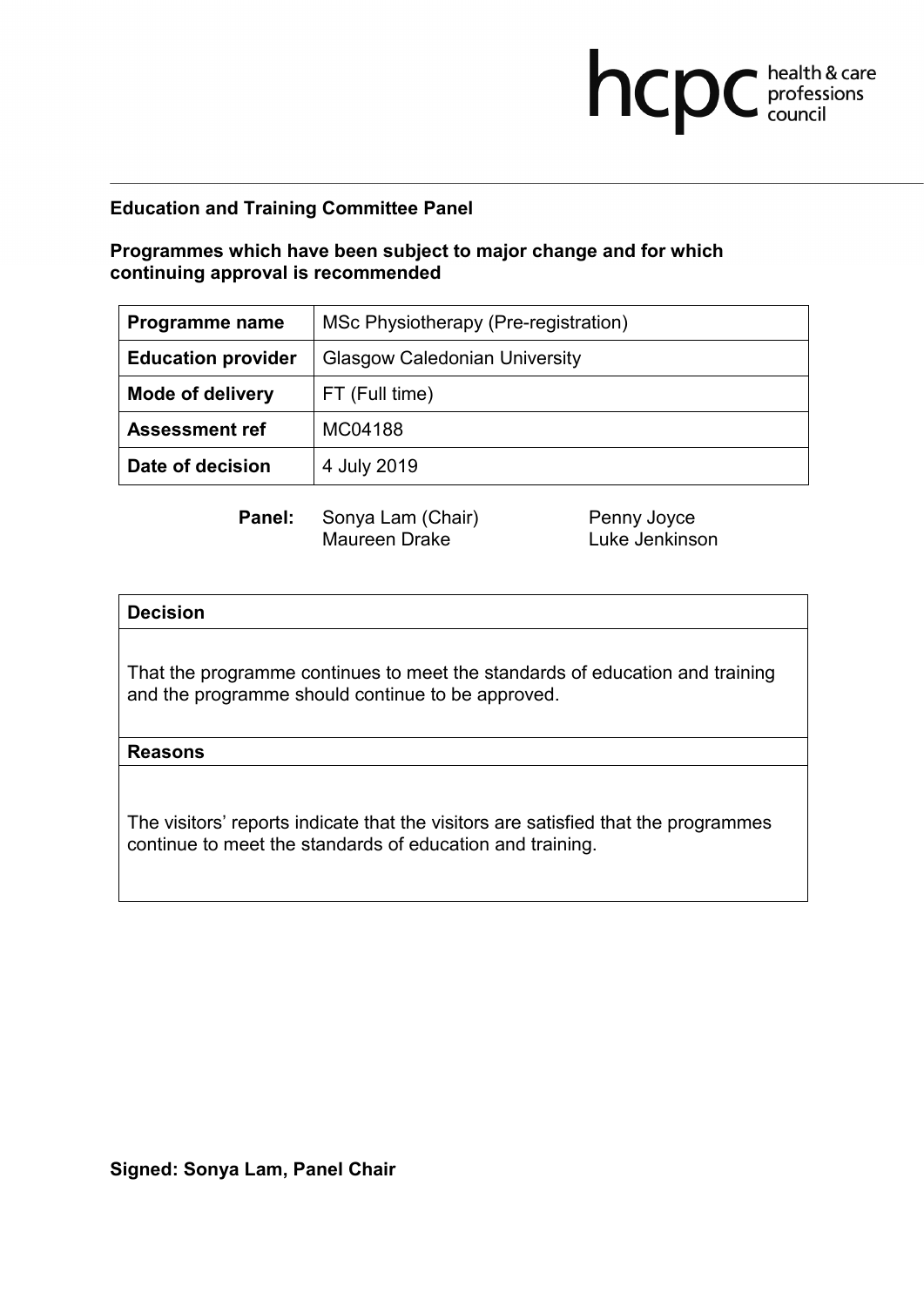# **Programmes which have been subject to major change and for which continuing approval is recommended**

| Programme name            | Doctorate in Health Psychology       |
|---------------------------|--------------------------------------|
| <b>Education provider</b> | <b>Glasgow Caledonian University</b> |
| <b>Mode of delivery</b>   | FT (Full time)                       |
| <b>Assessment ref</b>     | MC04203                              |
| Date of decision          | 4 July 2019                          |

Maureen Drake

**Panel:** Sonya Lam (Chair) Penny Joyce<br>Maureen Drake **Prace Luke Jenkinson** 

**health & care** 

### **Decision**

That the programme continues to meet the standards of education and training and the programme should continue to be approved.

#### **Reasons**

The visitors' reports indicate that the visitors are satisfied that the programmes continue to meet the standards of education and training.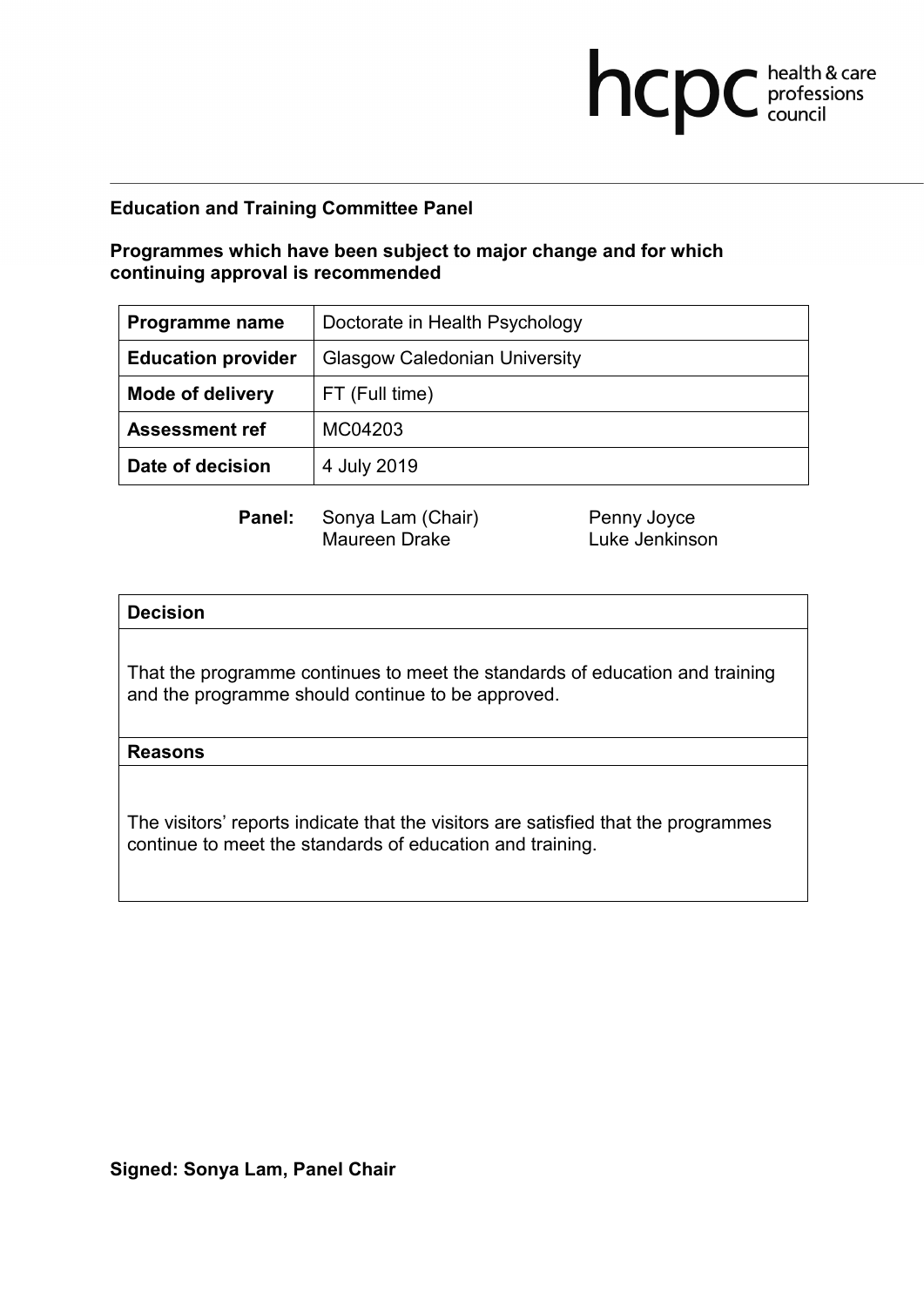# **Programmes which have been subject to major change and for which continuing approval is recommended**

| Programme name            | Doctorate in Health Psychology       |
|---------------------------|--------------------------------------|
| <b>Education provider</b> | <b>Glasgow Caledonian University</b> |
| <b>Mode of delivery</b>   | PT (Part time)                       |
| <b>Assessment ref</b>     | MC04204                              |
| Date of decision          | 4 July 2019                          |

Maureen Drake

**Panel:** Sonya Lam (Chair) Penny Joyce<br>Maureen Drake **Prace Luke Jenkinson** 

**health & care** 

### **Decision**

That the programme continues to meet the standards of education and training and the programme should continue to be approved.

#### **Reasons**

The visitors' reports indicate that the visitors are satisfied that the programmes continue to meet the standards of education and training.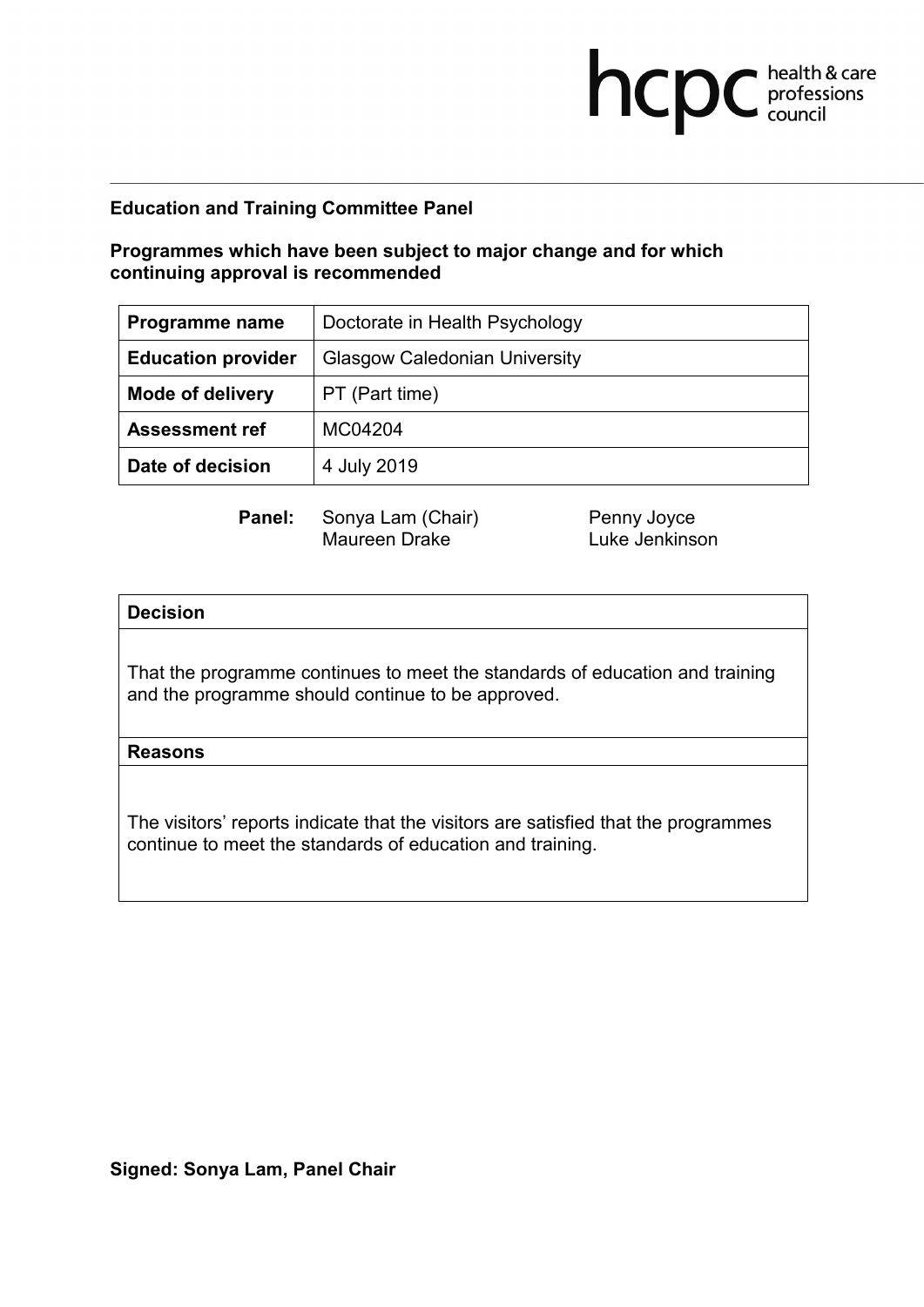# **Programmes which have been subject to major change and for which continuing approval is recommended**

| Programme name            | Doctorate in Sport and Exercise Psychology |
|---------------------------|--------------------------------------------|
| <b>Education provider</b> | <b>Glasgow Caledonian University</b>       |
| <b>Mode of delivery</b>   | FT (Full time)                             |
| <b>Assessment ref</b>     | MC04205                                    |
| Date of decision          | 4 July 2019                                |

Maureen Drake

**Panel:** Sonya Lam (Chair) Penny Joyce<br>Maureen Drake **Prace Luke Jenkinson** 

**health & care** 

### **Decision**

That the programme continues to meet the standards of education and training and the programme should continue to be approved.

#### **Reasons**

The visitors' reports indicate that the visitors are satisfied that the programmes continue to meet the standards of education and training.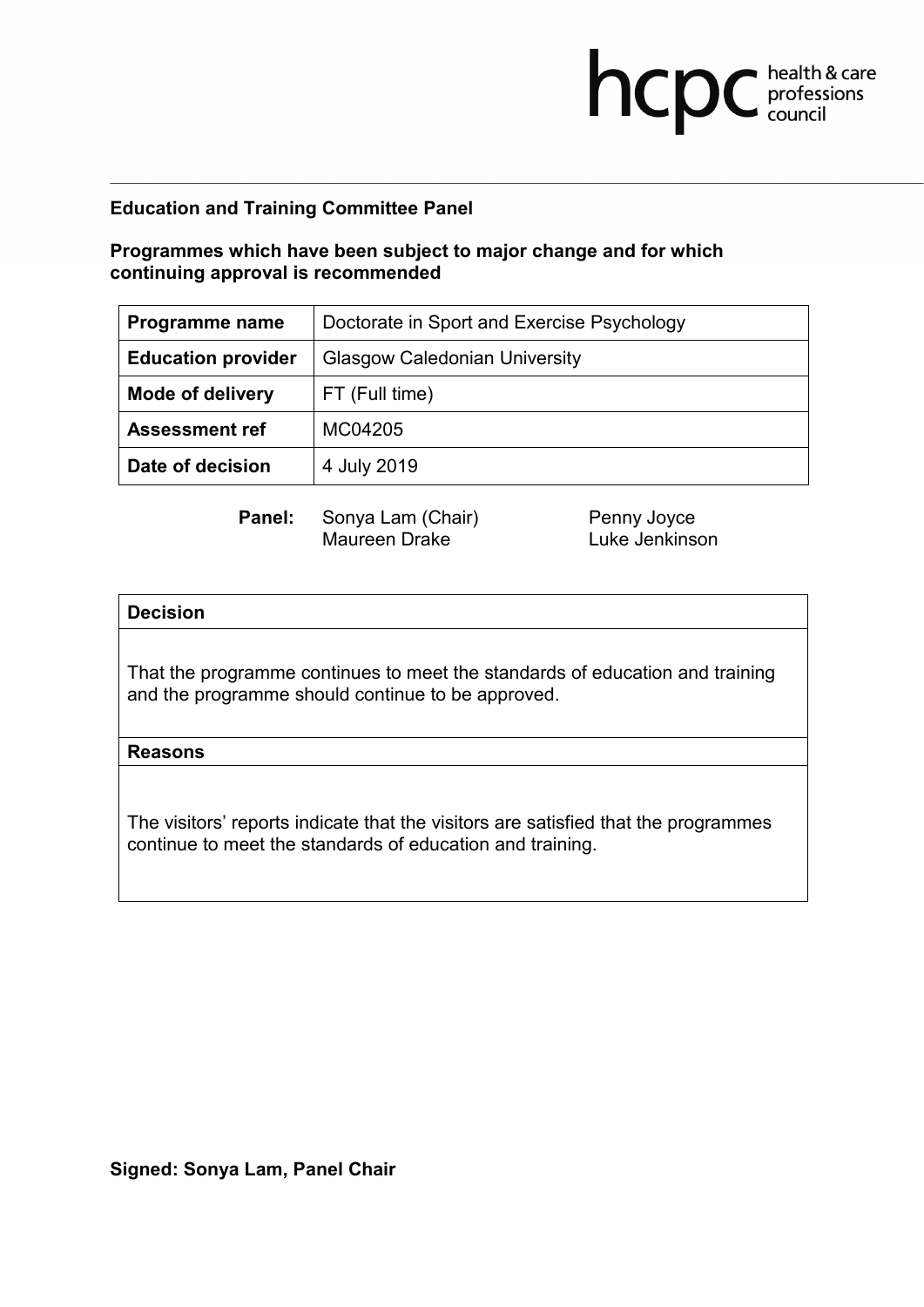# **Programmes which have been subject to major change and for which continuing approval is recommended**

| Programme name            | Doctorate in Sport and Exercise Psychology |
|---------------------------|--------------------------------------------|
| <b>Education provider</b> | <b>Glasgow Caledonian University</b>       |
| <b>Mode of delivery</b>   | PT (Part time)                             |
| <b>Assessment ref</b>     | MC04206                                    |
| Date of decision          | 4 July 2019                                |

Maureen Drake

**Panel:** Sonya Lam (Chair) Penny Joyce<br>Maureen Drake **Prace Luke Jenkinson** 

**health & care** 

### **Decision**

That the programme continues to meet the standards of education and training and the programme should continue to be approved.

### **Reasons**

The visitors' reports indicate that the visitors are satisfied that the programmes continue to meet the standards of education and training.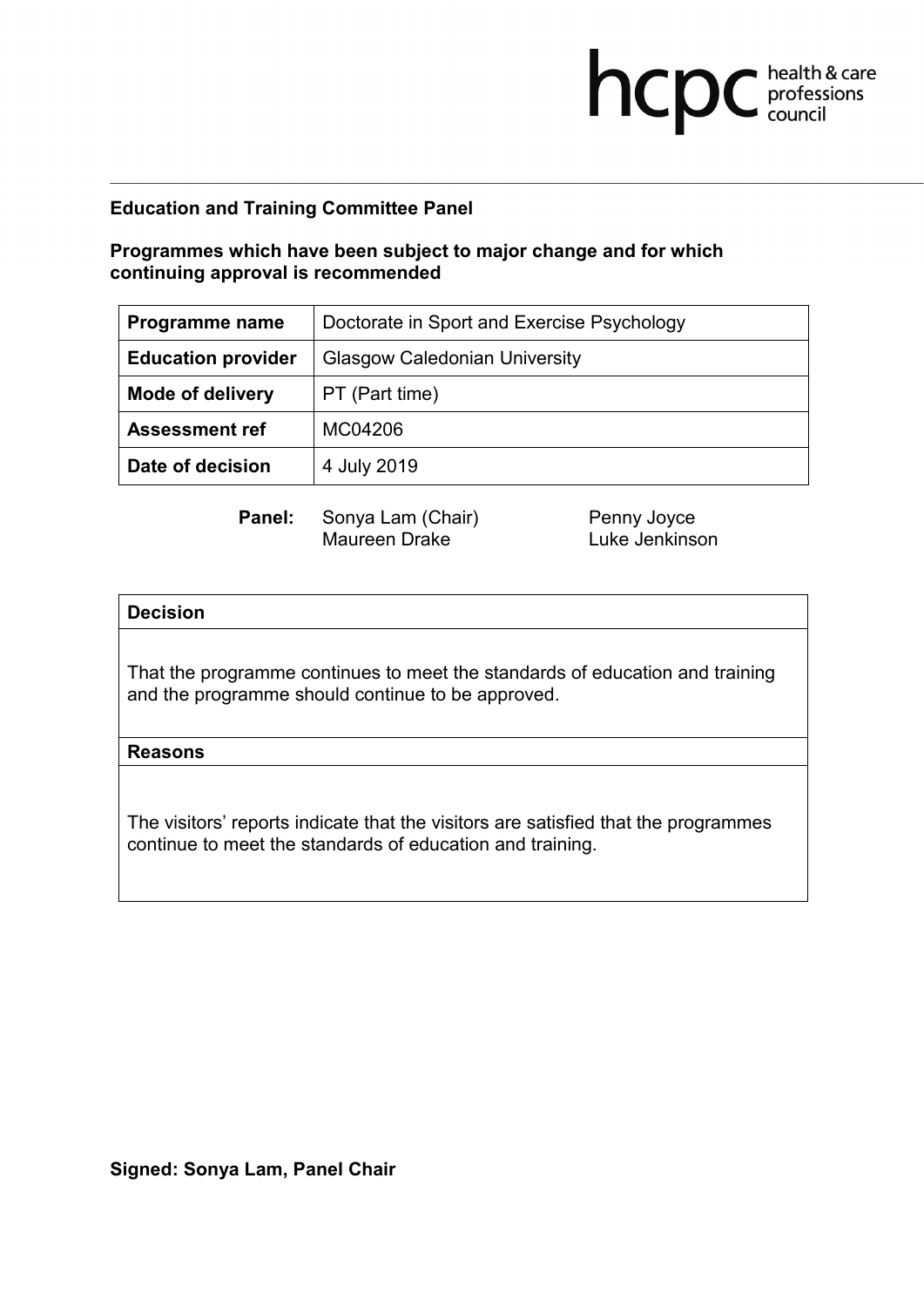# **Programmes which have been subject to major change and for which continuing approval is recommended**

| Programme name            | <b>BSc (Hons) Physiotherapy</b>      |
|---------------------------|--------------------------------------|
| <b>Education provider</b> | <b>Glasgow Caledonian University</b> |
| <b>Mode of delivery</b>   | FT (Full time)                       |
| <b>Assessment ref</b>     | MC04222                              |
| Date of decision          | 4 July 2019                          |

Maureen Drake

**Panel:** Sonya Lam (Chair) Penny Joyce<br>Maureen Drake **Prace Luke Jenkinson** 

**health & care** 

### **Decision**

That the programme continues to meet the standards of education and training and the programme should continue to be approved.

### **Reasons**

The visitors' reports indicate that the visitors are satisfied that the programmes continue to meet the standards of education and training.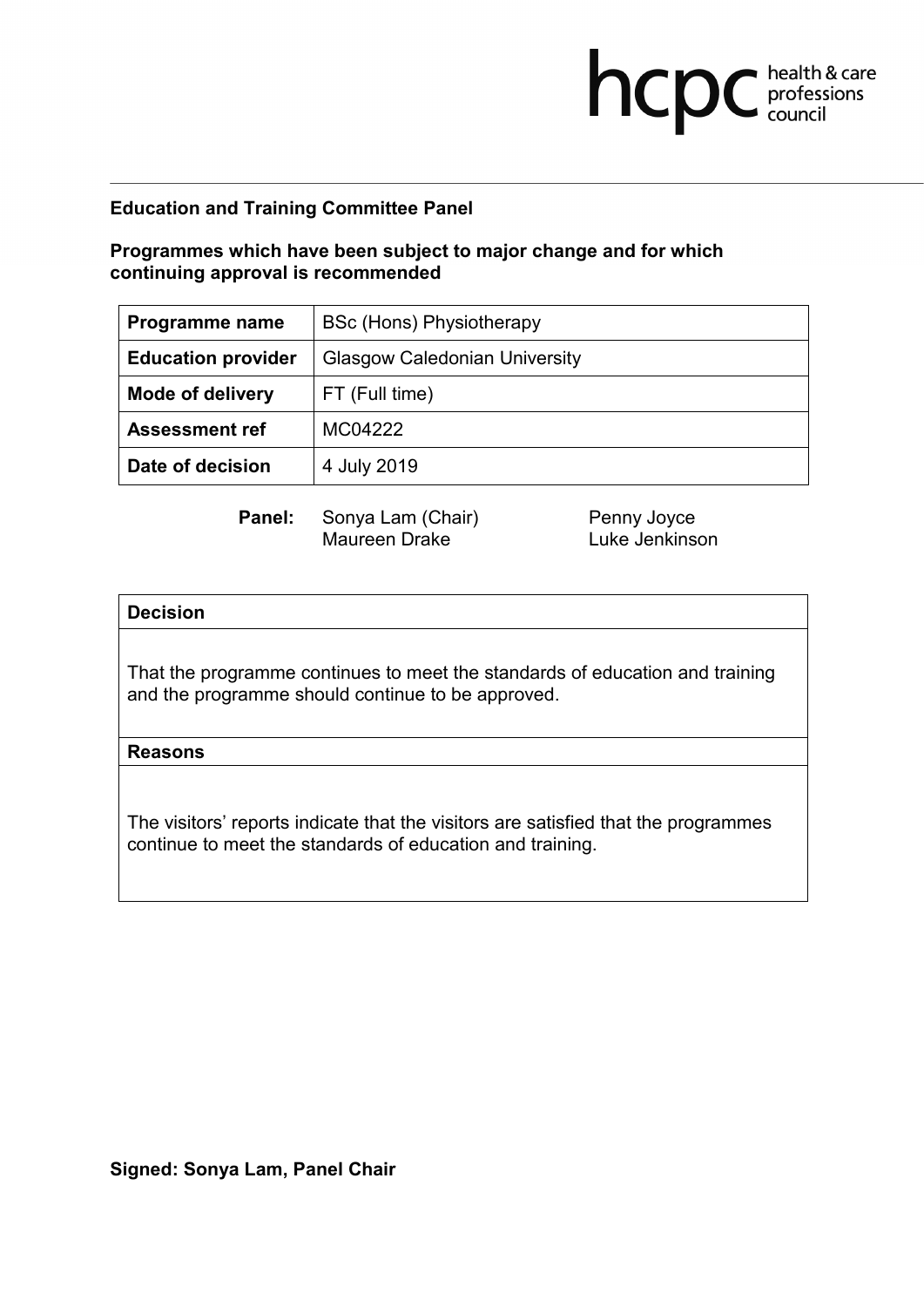# **Programmes which have been subject to major change and for which continuing approval is recommended**

| Programme name            | Doctorate in Physiotherapy (Pre-registration) |
|---------------------------|-----------------------------------------------|
| <b>Education provider</b> | <b>Glasgow Caledonian University</b>          |
| <b>Mode of delivery</b>   | FT (Full time)                                |
| <b>Assessment ref</b>     | MC04223                                       |
| Date of decision          | 4 July 2019                                   |

Maureen Drake

**Panel:** Sonya Lam (Chair) Penny Joyce<br>Maureen Drake **Prace Luke Jenkinson** 

**health & care** 

### **Decision**

That the programme continues to meet the standards of education and training and the programme should continue to be approved.

#### **Reasons**

The visitors' reports indicate that the visitors are satisfied that the programmes continue to meet the standards of education and training.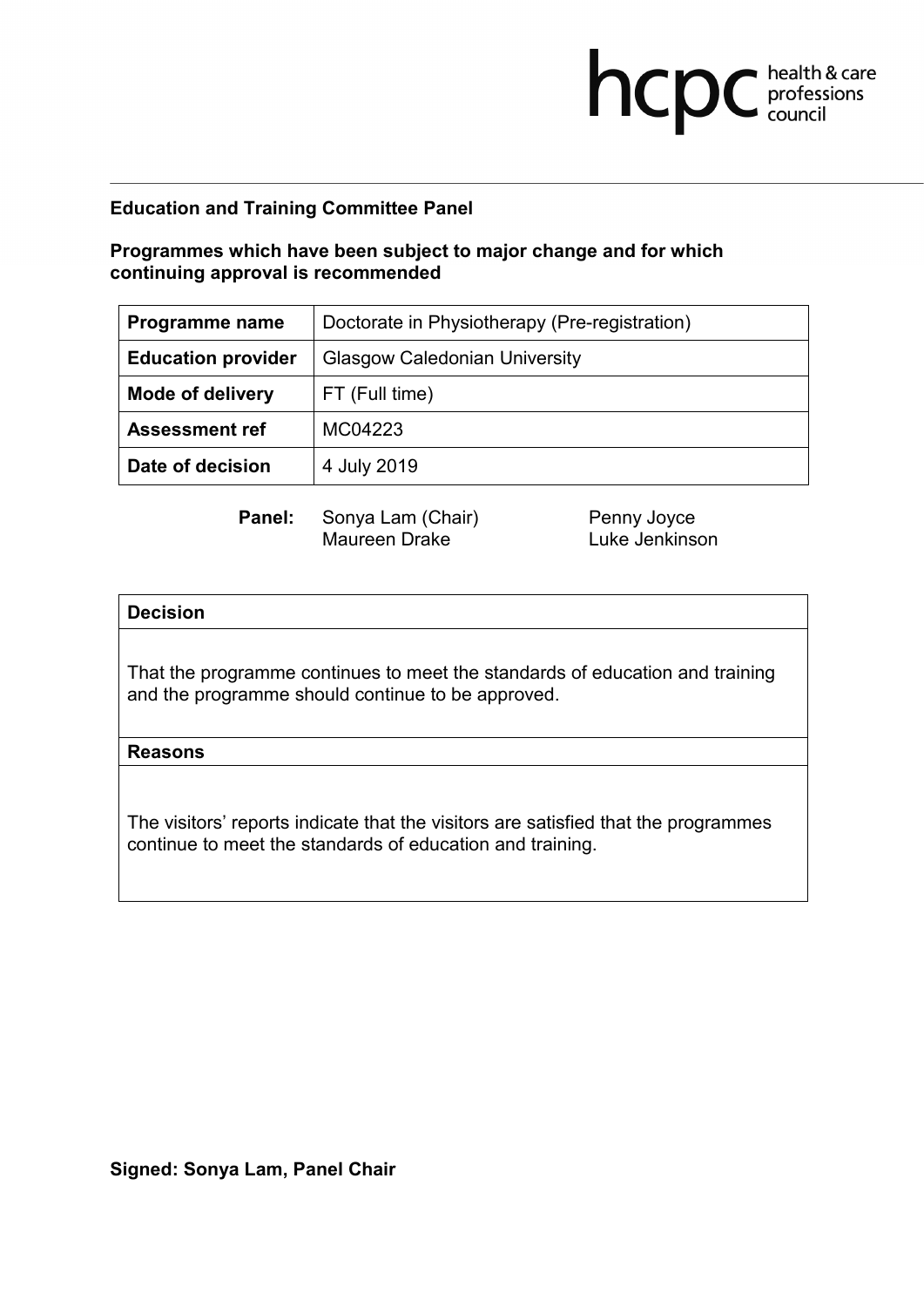## **Programmes which have been subject to major change and for which continuing approval is recommended**

| Programme name            | <b>BSc (Hons) Podiatry</b> |
|---------------------------|----------------------------|
| <b>Education provider</b> | University of Huddersfield |
| <b>Mode of delivery</b>   | FT (Full time)             |
| <b>Assessment ref</b>     | MC04279                    |
| Date of decision          | 4 July 2019                |

Maureen Drake

**Panel:** Sonya Lam (Chair) Penny Joyce<br>Maureen Drake **Prace Luke Jenkinson** 

**health & care** 

#### **Decision**

That the programme continues to meet the standards of education and training and the programme should continue to be approved.

#### **Reasons**

The visitors' reports indicate that the visitors are satisfied that the programmes continue to meet the standards of education and training.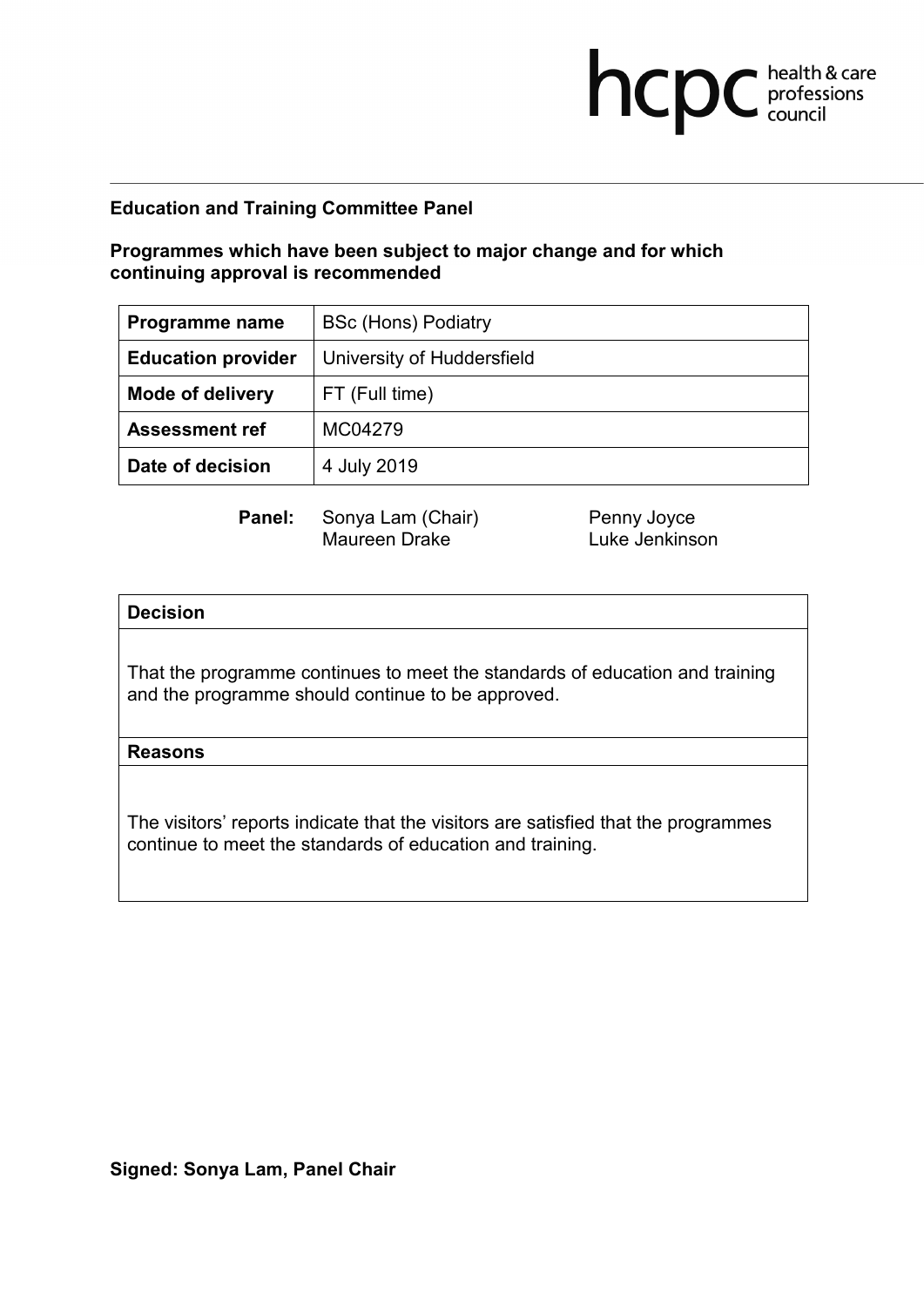## **Programmes which have been subject to major change and for which continuing approval is recommended**

| Programme name            | <b>BSc (Hons) Podiatry</b> |
|---------------------------|----------------------------|
| <b>Education provider</b> | University of Huddersfield |
| <b>Mode of delivery</b>   | PT (Part time)             |
| <b>Assessment ref</b>     | MC04280                    |
| Date of decision          | 4 July 2019                |

Maureen Drake

**Panel:** Sonya Lam (Chair) Penny Joyce<br>Maureen Drake **Prace Luke Jenkinson** 

**health & care** 

#### **Decision**

That the programme continues to meet the standards of education and training and the programme should continue to be approved.

#### **Reasons**

The visitors' reports indicate that the visitors are satisfied that the programmes continue to meet the standards of education and training.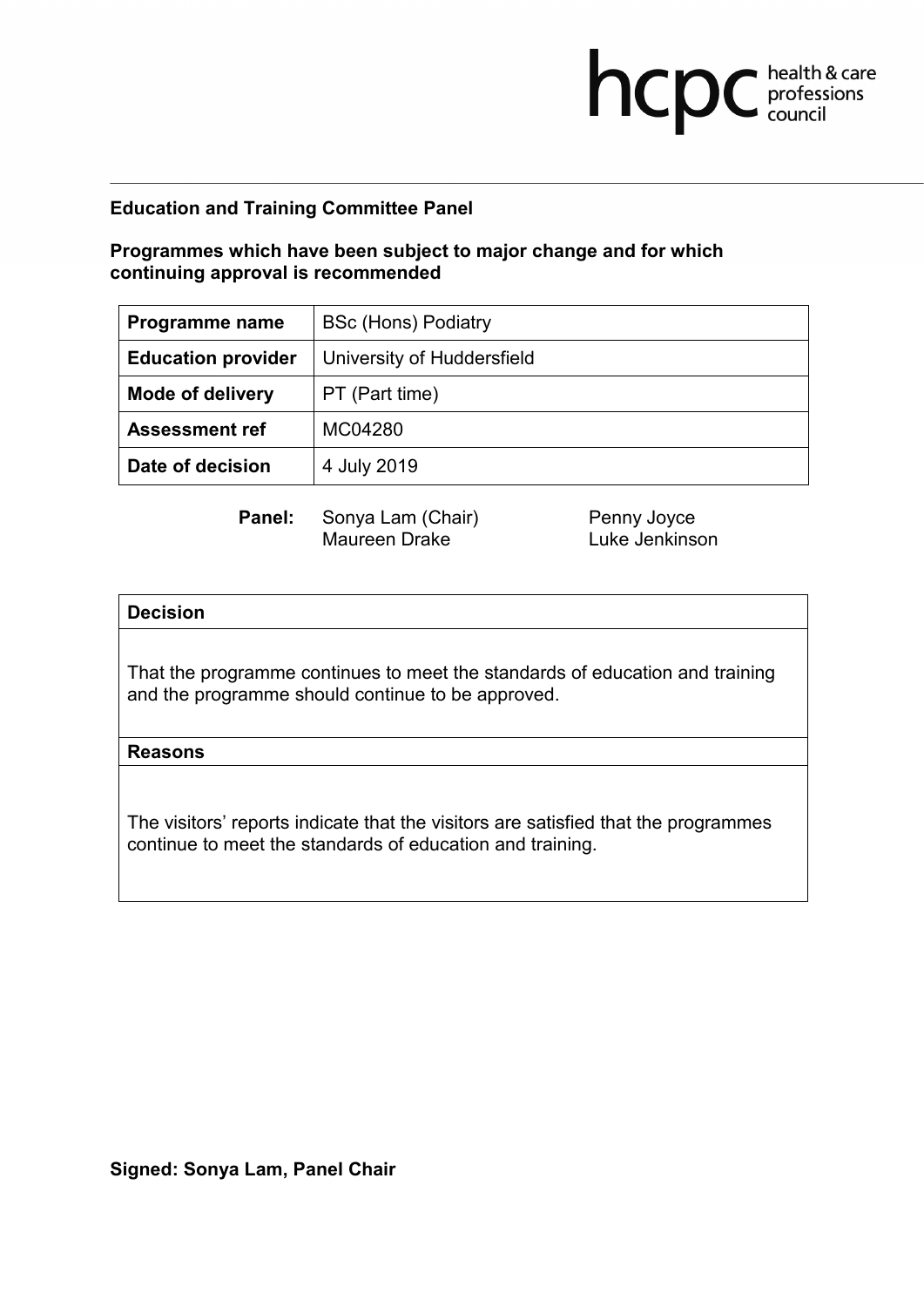# **Programmes which have been subject to major change and for which continuing approval is recommended**

| Programme name            | Podiatry (Degree) Apprenticeship |
|---------------------------|----------------------------------|
| <b>Education provider</b> | University of Huddersfield       |
| <b>Mode of delivery</b>   | WBL (Work based learning)        |
| <b>Assessment ref</b>     | MC04350                          |
| Date of decision          | 4 July 2019                      |

Maureen Drake

**Panel:** Sonya Lam (Chair) Penny Joyce<br>Maureen Drake **Prace Luke Jenkinson** 

**health & care** 

### **Decision**

That the programme continues to meet the standards of education and training and the programme should continue to be approved.

#### **Reasons**

The visitors' reports indicate that the visitors are satisfied that the programmes continue to meet the standards of education and training.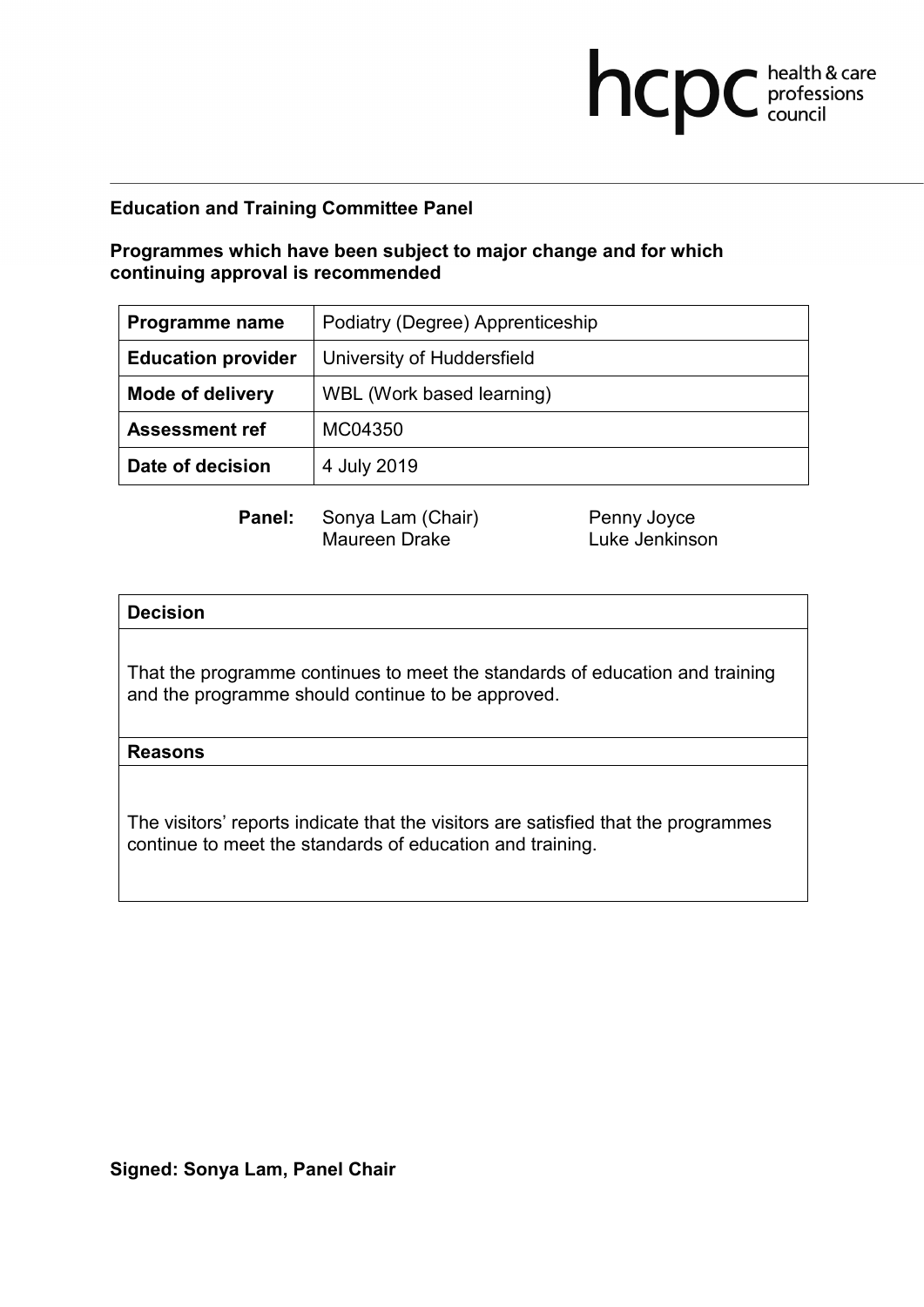# **Programmes which have been subject to major change and for which continuing approval is recommended**

| Programme name            | BSc (Hons) Operating Department Practice |
|---------------------------|------------------------------------------|
| <b>Education provider</b> | University of Hull                       |
| <b>Mode of delivery</b>   | FT (Full time)                           |
| <b>Assessment ref</b>     | MC04277                                  |
| Date of decision          | 4 July 2019                              |

Maureen Drake

**Panel:** Sonya Lam (Chair) Penny Joyce<br>Maureen Drake **Prace Luke Jenkinson** 

**health & care** 

## **Decision**

That the programme continues to meet the standards of education and training and the programme should continue to be approved.

### **Reasons**

The visitors' reports indicate that the visitors are satisfied that the programmes continue to meet the standards of education and training.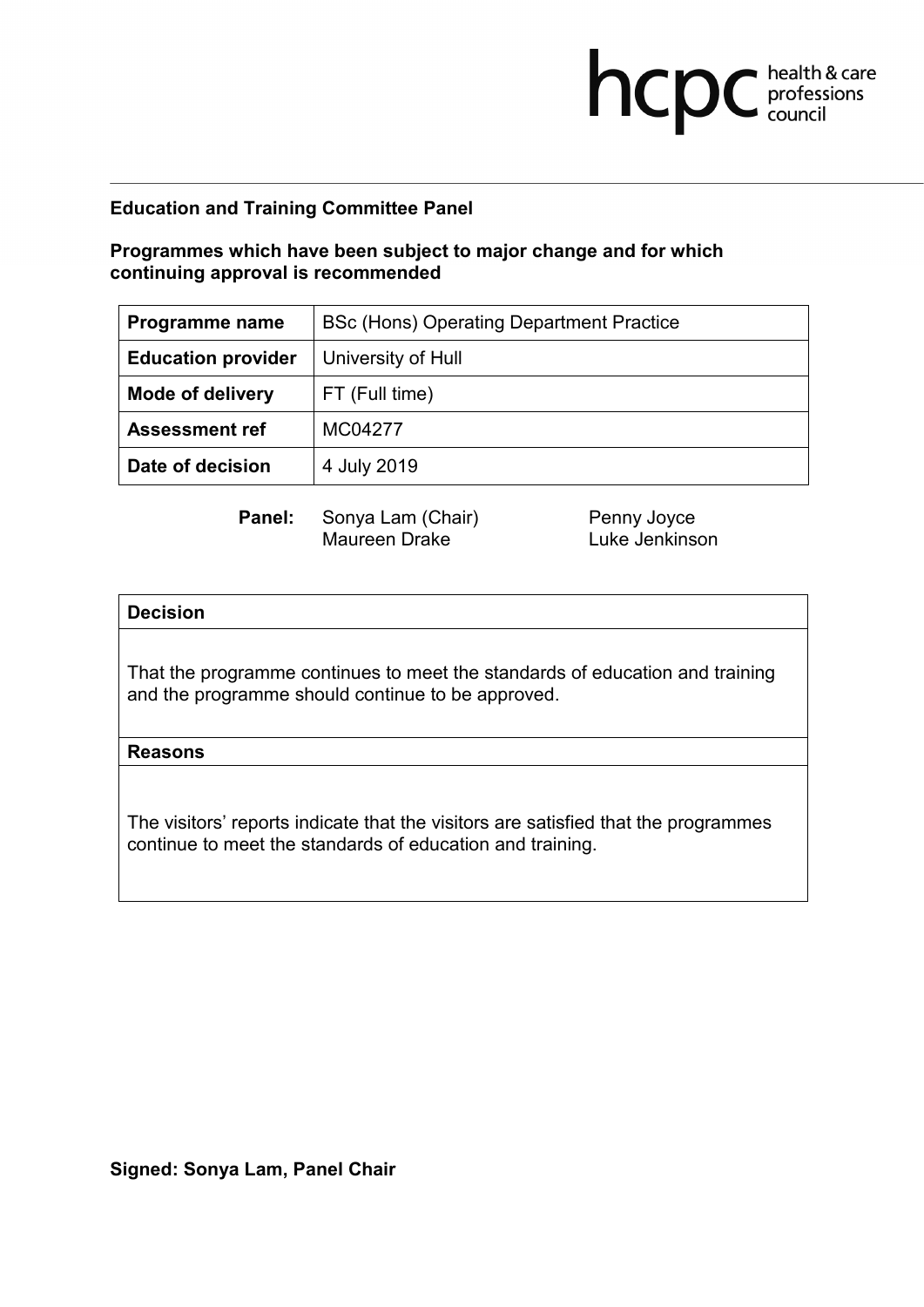# **Programmes which have been subject to major change and for which continuing approval is recommended**

| Programme name            | BSc (Hons) Operating Department Practice |
|---------------------------|------------------------------------------|
| <b>Education provider</b> | University of Hull                       |
| <b>Mode of delivery</b>   | WBL (Work based learning)                |
| <b>Assessment ref</b>     | MC04306                                  |
| Date of decision          | 4 July 2019                              |

Maureen Drake

**Panel:** Sonya Lam (Chair) Penny Joyce<br>Maureen Drake **Prace Luke Jenkinson** 

**health & care** 

## **Decision**

That the programme continues to meet the standards of education and training and the programme should continue to be approved.

### **Reasons**

The visitors' reports indicate that the visitors are satisfied that the programmes continue to meet the standards of education and training.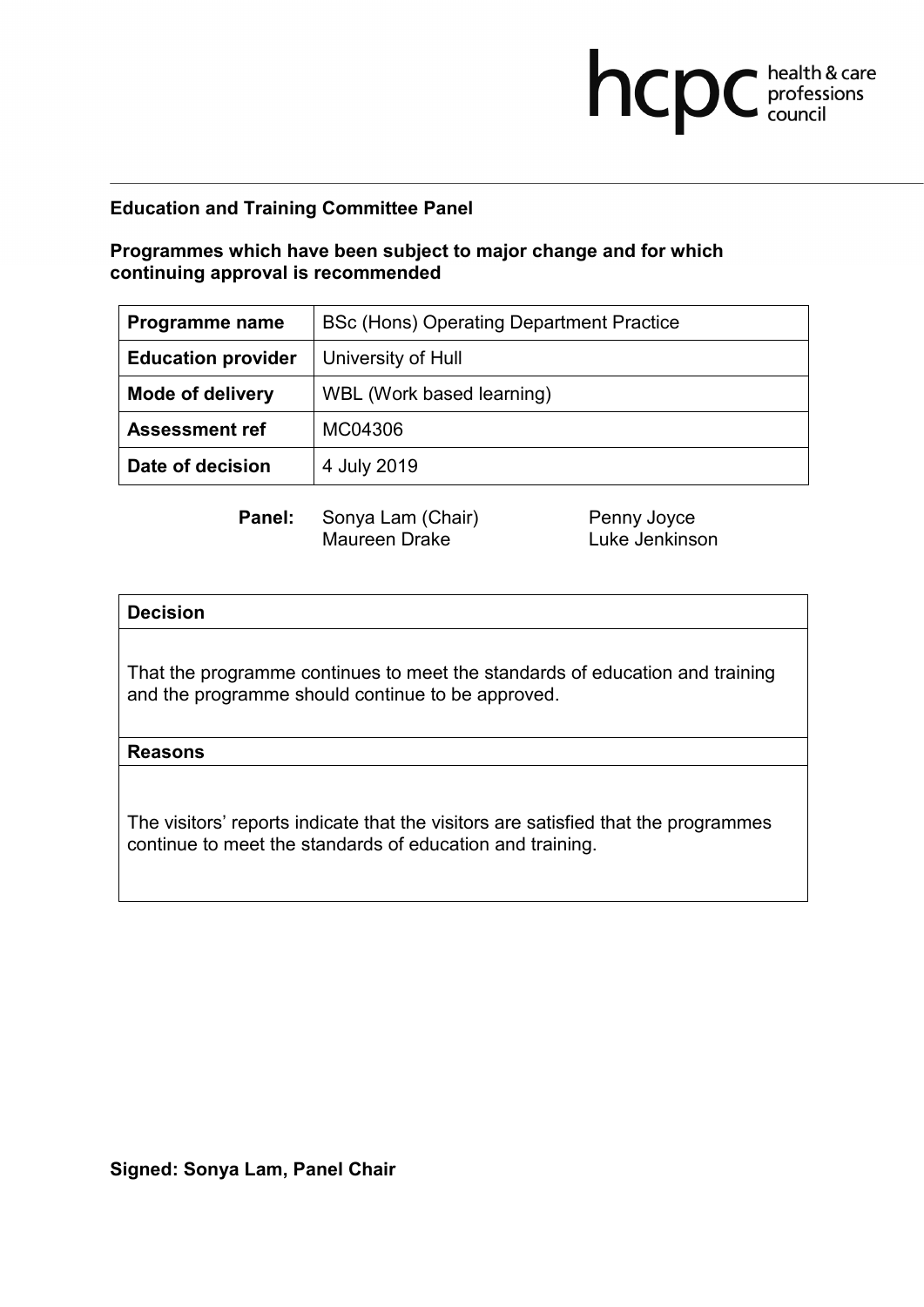# **Programmes which have been subject to major change and for which continuing approval is recommended**

| Programme name            | BSc (Hons) Diagnostic Radiography |
|---------------------------|-----------------------------------|
| <b>Education provider</b> | University of Liverpool           |
| <b>Mode of delivery</b>   | FT (Full time)                    |
| <b>Assessment ref</b>     | MC04087                           |
| Date of decision          | 4 July 2019                       |

Maureen Drake

**Panel:** Sonya Lam (Chair) Penny Joyce<br>Maureen Drake **Prace Luke Jenkinson** 

**health & care** 

### **Decision**

That the programme continues to meet the standards of education and training and the programme should continue to be approved.

#### **Reasons**

The visitors' reports indicate that the visitors are satisfied that the programmes continue to meet the standards of education and training.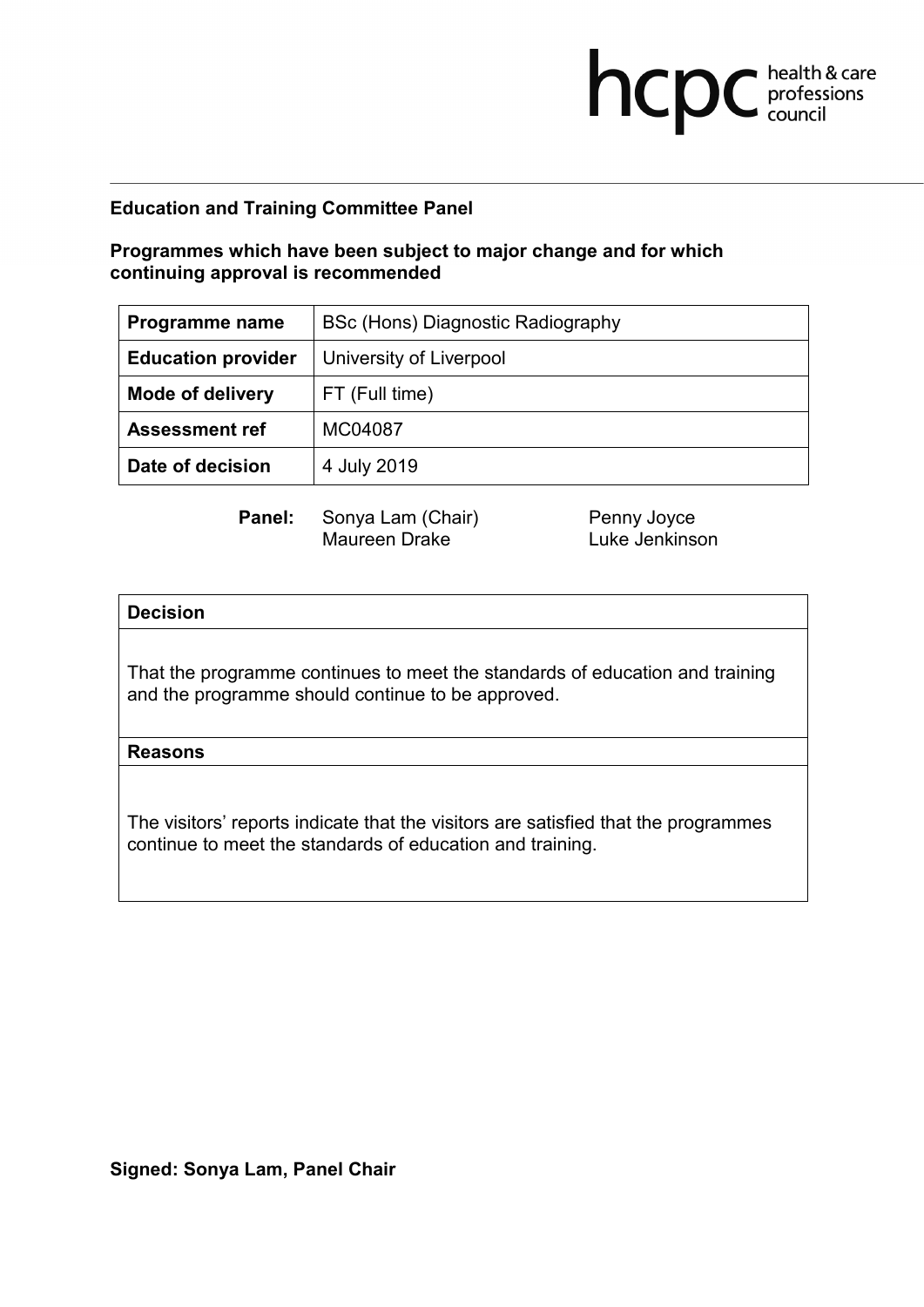## **Programmes which have been subject to major change and for which continuing approval is recommended**

| Programme name            | <b>BSc (Hons) Radiotherapy</b> |
|---------------------------|--------------------------------|
| <b>Education provider</b> | University of Liverpool        |
| <b>Mode of delivery</b>   | FT (Full time)                 |
| <b>Assessment ref</b>     | MC04122                        |
| Date of decision          | 4 July 2019                    |

Maureen Drake

**Panel:** Sonya Lam (Chair) Penny Joyce<br>Maureen Drake **Prace Luke Jenkinson** 

**health & care** 

### **Decision**

That the programme continues to meet the standards of education and training and the programme should continue to be approved.

#### **Reasons**

The visitors' reports indicate that the visitors are satisfied that the programmes continue to meet the standards of education and training.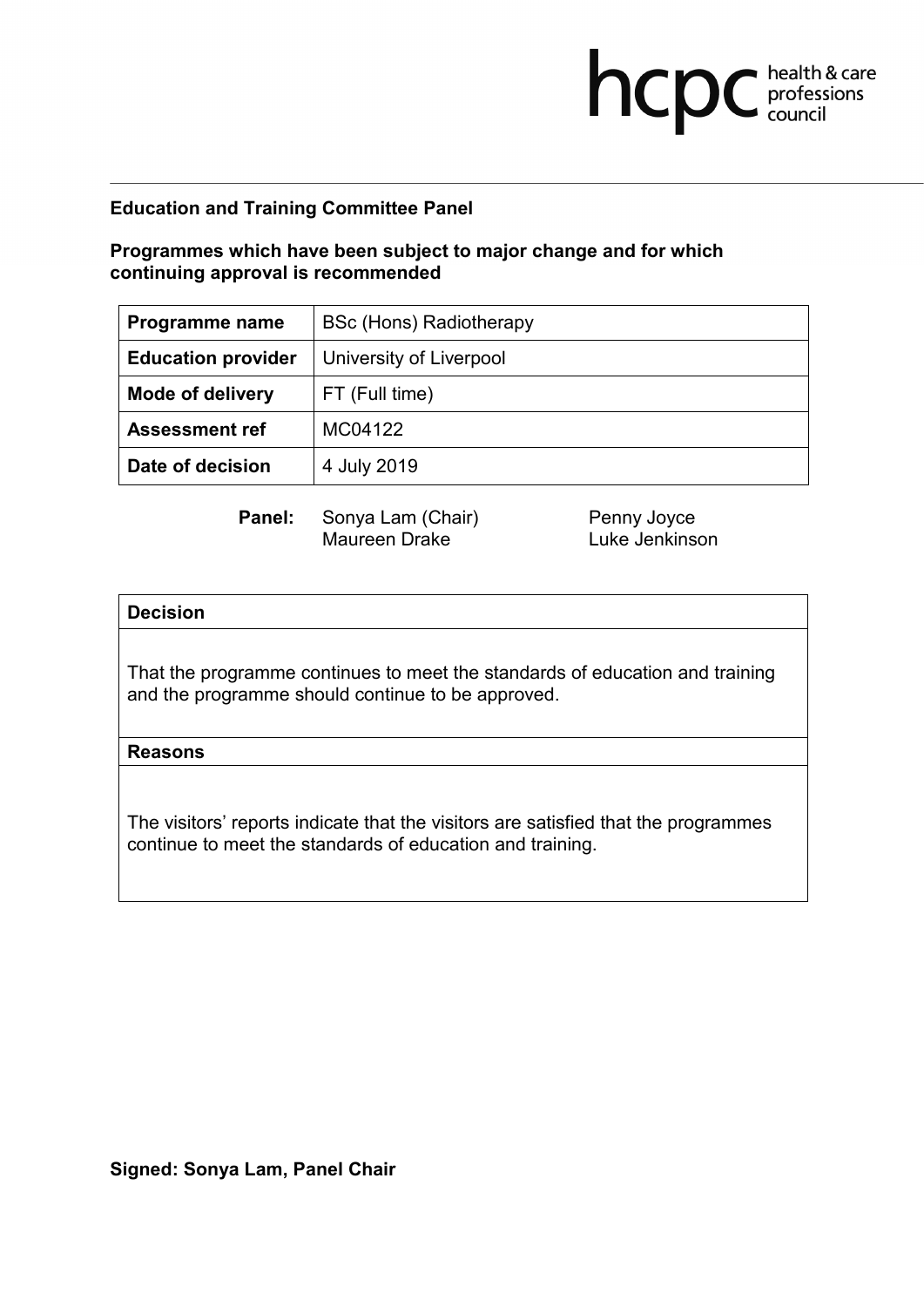# **Programmes which have been subject to major change and for which continuing approval is recommended**

| Programme name            | PG Dip Social Work (Employment based)     |
|---------------------------|-------------------------------------------|
| <b>Education provider</b> | <b>Manchester Metropolitan University</b> |
| <b>Mode of delivery</b>   | WBL (Work based learning)                 |
| <b>Assessment ref</b>     | MC04305                                   |
| Date of decision          | 4 July 2019                               |

Maureen Drake

**Panel:** Sonya Lam (Chair) Penny Joyce<br>Maureen Drake **Prace Luke Jenkinson** 

**health & care** 

### **Decision**

That the programme continues to meet the standards of education and training and the programme should continue to be approved.

#### **Reasons**

The visitors' reports indicate that the visitors are satisfied that the programmes continue to meet the standards of education and training.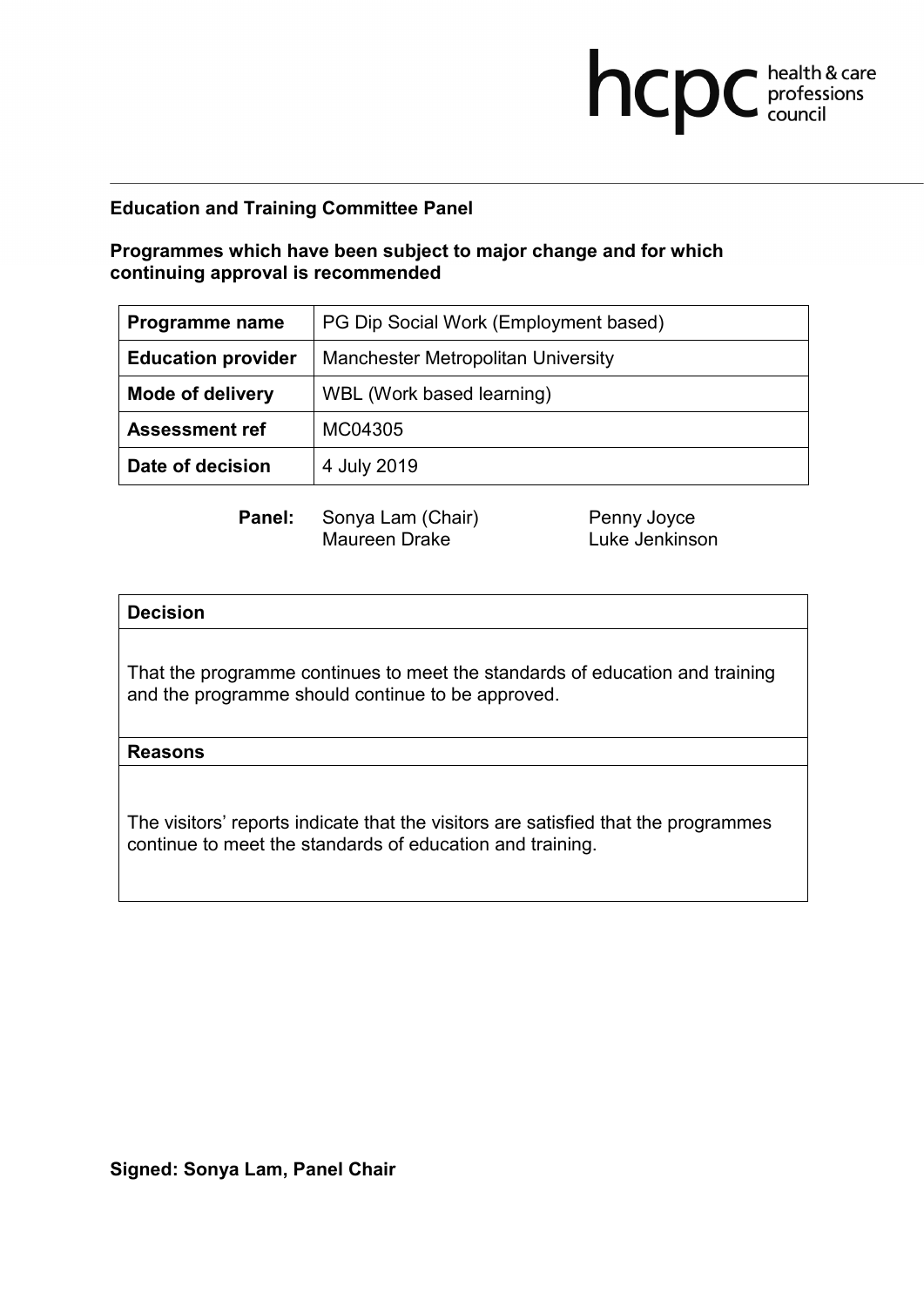# **Programmes which have been subject to major change and for which continuing approval is recommended**

| Programme name            | BSc (Hons) Occupational Therapy |
|---------------------------|---------------------------------|
| <b>Education provider</b> | The University of Northampton   |
| <b>Mode of delivery</b>   | PT (Part time)                  |
| <b>Assessment ref</b>     | MC04186                         |
| Date of decision          | 4 July 2019                     |

Maureen Drake

**Panel:** Sonya Lam (Chair) Penny Joyce<br>Maureen Drake **Prace Luke Jenkinson** 

**health & care** 

### **Decision**

That the programme continues to meet the standards of education and training and the programme should continue to be approved.

#### **Reasons**

The visitors' reports indicate that the visitors are satisfied that the programmes continue to meet the standards of education and training.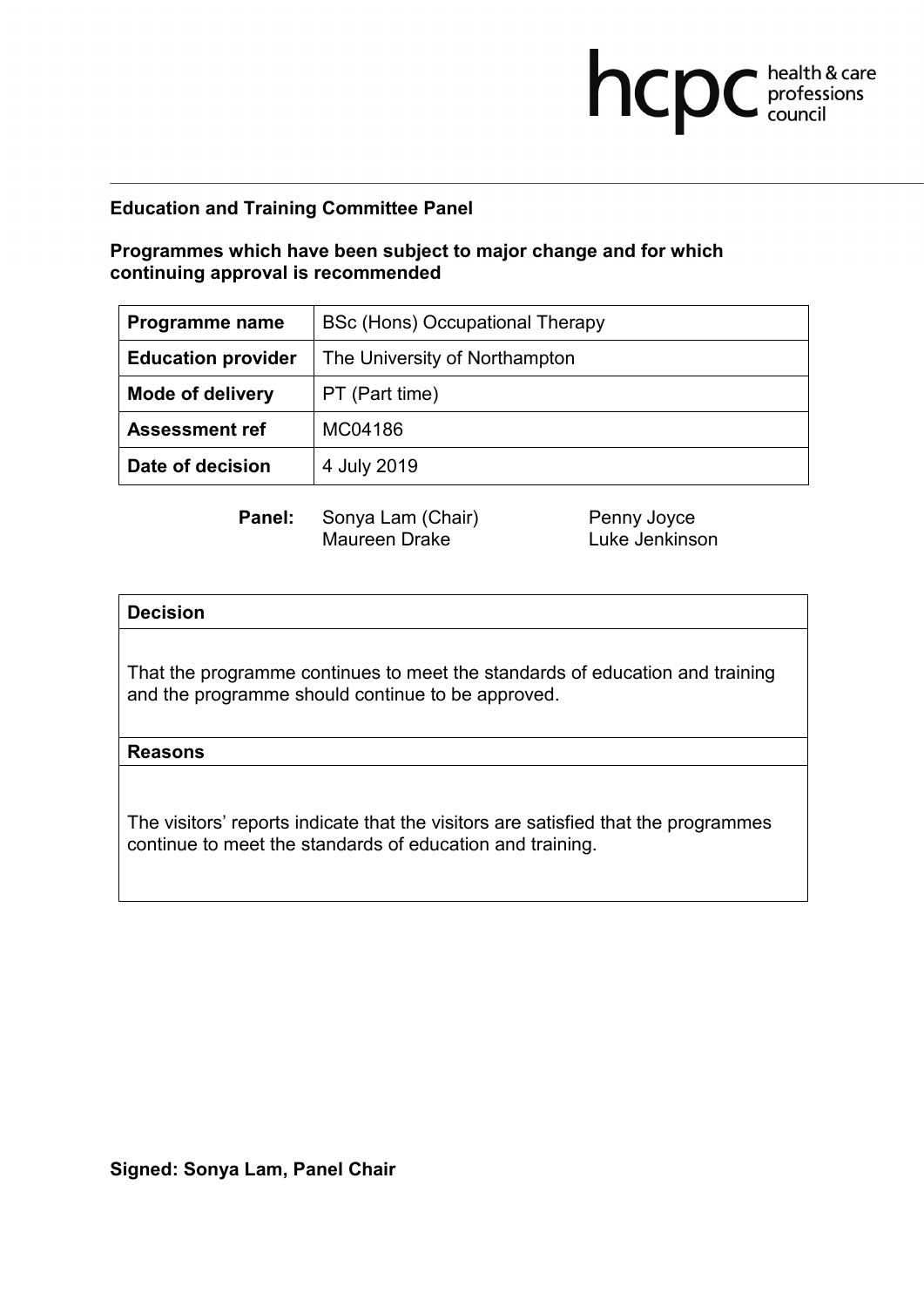# **Programmes which have been subject to major change and for which continuing approval is recommended**

| Programme name            | BSc (Hons) Occupational Therapy - Apprenticeship Route |
|---------------------------|--------------------------------------------------------|
| <b>Education provider</b> | The University of Northampton                          |
| <b>Mode of delivery</b>   | FT (Full time)                                         |
| <b>Assessment ref</b>     | MC04287                                                |
| Date of decision          | 4 July 2019                                            |

Maureen Drake

**Panel:** Sonya Lam (Chair) Penny Joyce<br>Maureen Drake **Prace Luke Jenkinson** 

**health & care** 

### **Decision**

That the programme continues to meet the standards of education and training and the programme should continue to be approved.

### **Reasons**

The visitors' reports indicate that the visitors are satisfied that the programmes continue to meet the standards of education and training.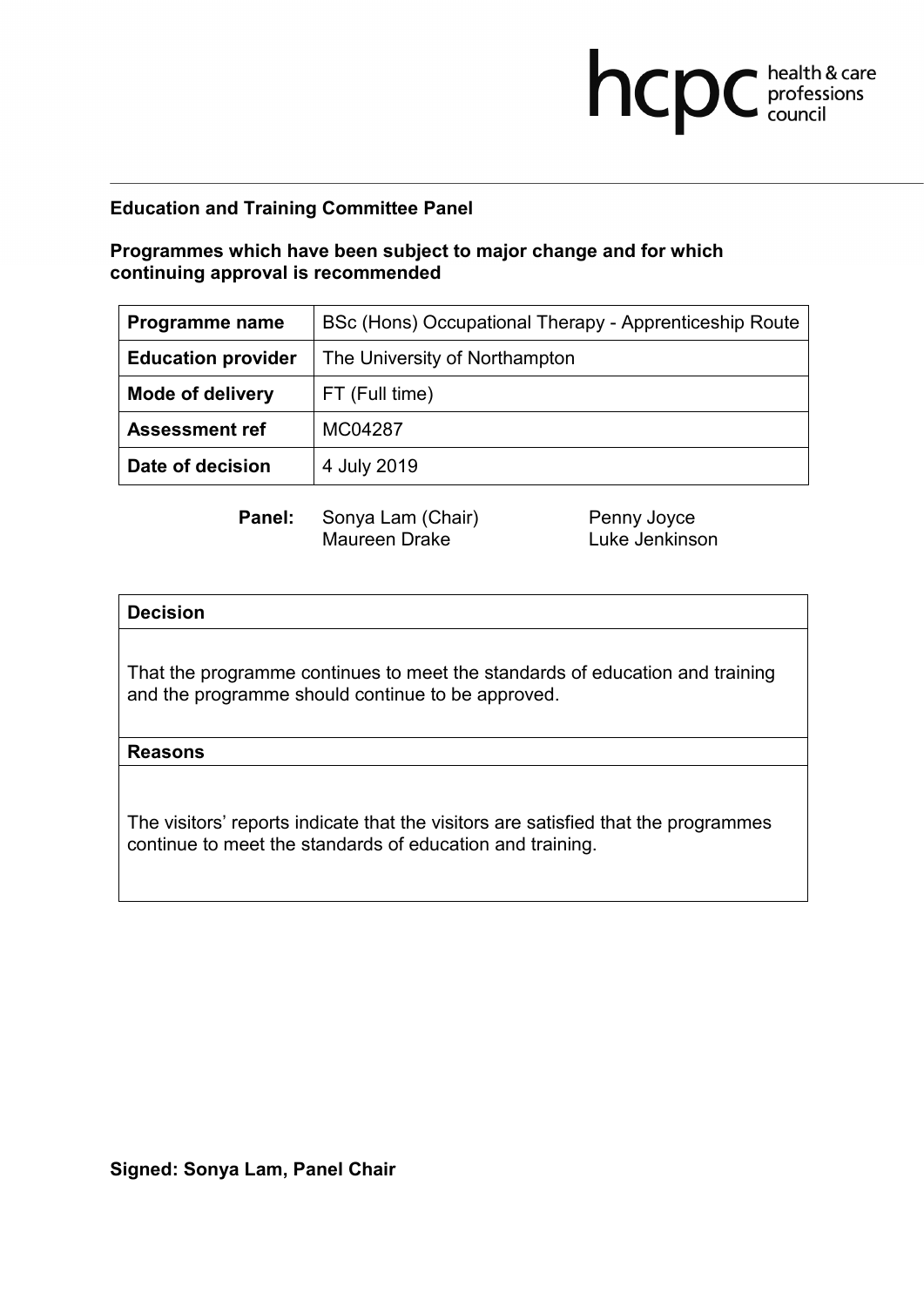## **Programmes which have been subject to major change and for which continuing approval is recommended**

| Programme name            | Non-Medical Prescribing IP and SP for Designated AHPs<br>(PHs and CHs) level 6 |
|---------------------------|--------------------------------------------------------------------------------|
| <b>Education provider</b> | University of Plymouth                                                         |
| <b>Mode of delivery</b>   | PT (Part time)                                                                 |
| <b>Assessment ref</b>     | MC04216                                                                        |
| Date of decision          | 4 July 2019                                                                    |

**Panel:** Sonya Lam (Chair) Penny Joyce<br>Maureen Drake Luke Jenkins Luke Jenkinson

**health & care** 

### **Decision**

That the programme continues to meet the standards of education and training and the programme should continue to be approved.

#### **Reasons**

The visitors' reports indicate that the visitors are satisfied that the programmes continue to meet the standards of education and training.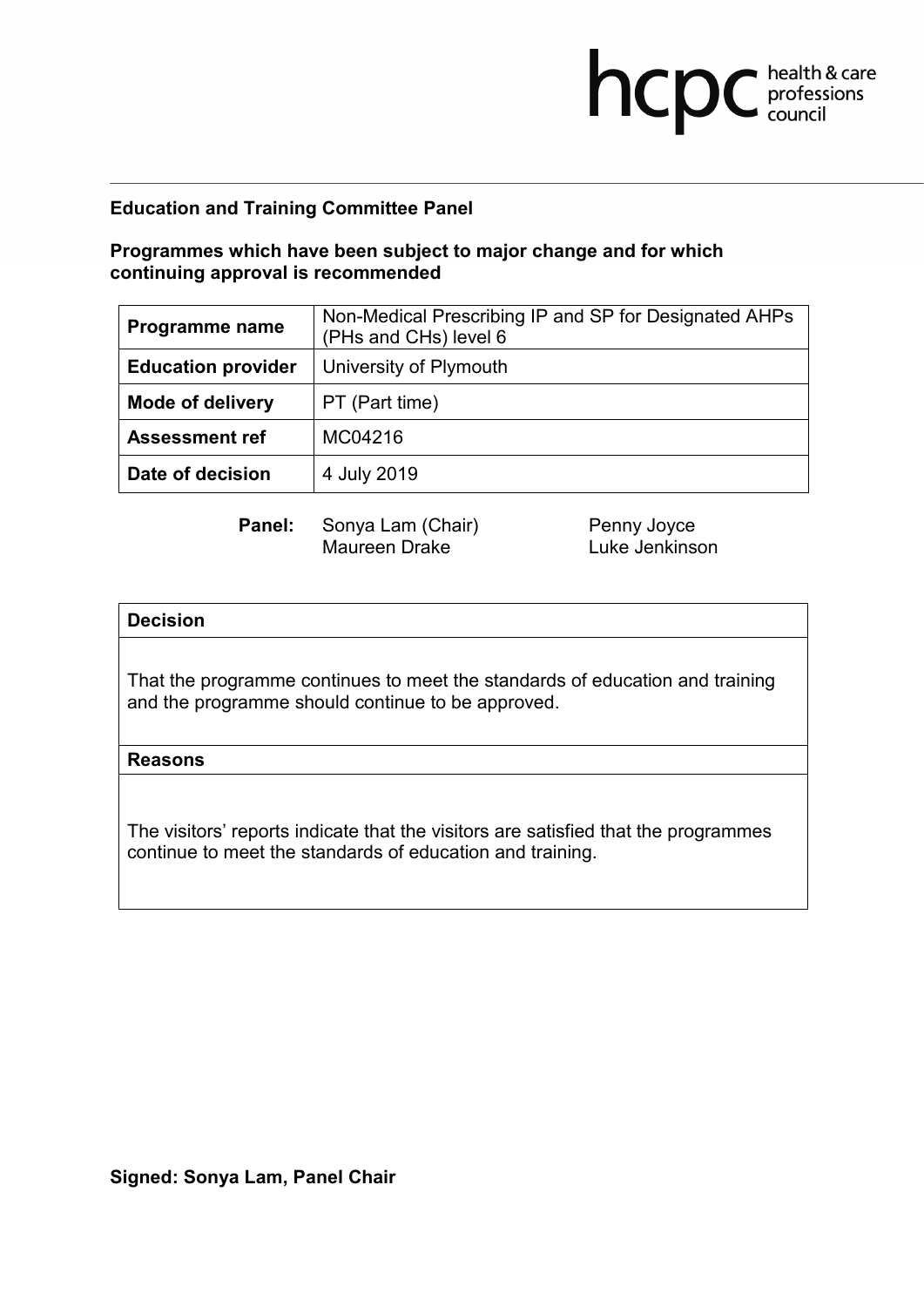## **Programmes which have been subject to major change and for which continuing approval is recommended**

| Programme name            | Non-Medical Prescribing IP and SP for Designated AHPs<br>(PHs and CHs) level 7 |
|---------------------------|--------------------------------------------------------------------------------|
| <b>Education provider</b> | University of Plymouth                                                         |
| <b>Mode of delivery</b>   | PT (Part time)                                                                 |
| <b>Assessment ref</b>     | MC04217                                                                        |
| Date of decision          | 4 July 2019                                                                    |

**Panel:** Sonya Lam (Chair) Penny Joyce<br>Maureen Drake Luke Jenkins Luke Jenkinson

**health & care** 

### **Decision**

That the programme continues to meet the standards of education and training and the programme should continue to be approved.

#### **Reasons**

The visitors' reports indicate that the visitors are satisfied that the programmes continue to meet the standards of education and training.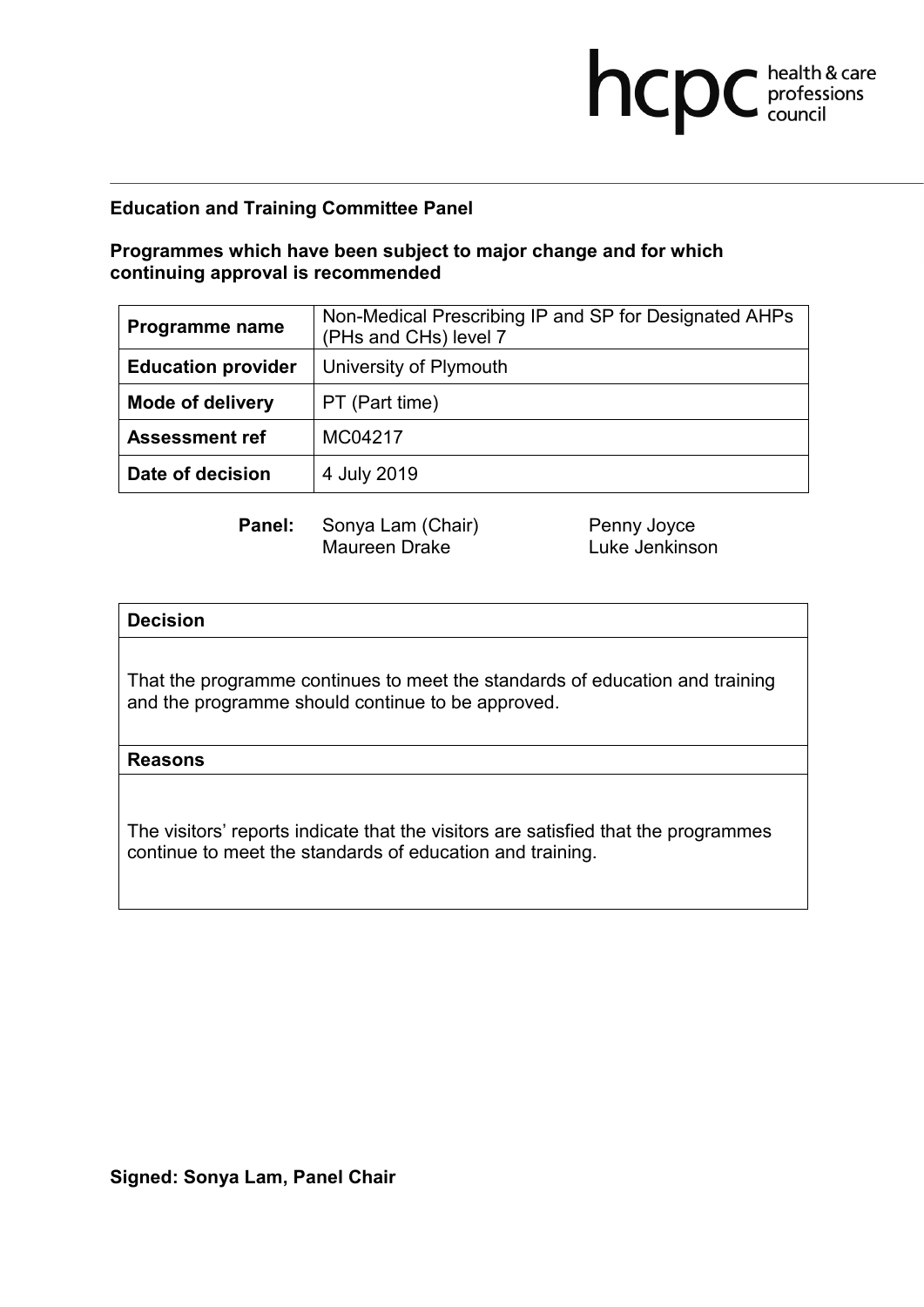### **Programmes which have been subject to major change and for which continuing approval is recommended**

| Programme name            | <b>DipHE Paramedic Practice</b>                                                                              |
|---------------------------|--------------------------------------------------------------------------------------------------------------|
| <b>Education provider</b> | Scottish Ambulance Academy and Glasgow Caledonian<br>University (validated by Glasgow Caledonian University) |
| <b>Mode of delivery</b>   | FT (Full time)                                                                                               |
| <b>Assessment ref</b>     | MC04190                                                                                                      |
| Date of decision          | 4 July 2019                                                                                                  |

**Panel:** Sonya Lam (Chair) Penny Joyce<br>Maureen Drake Luke Jenkins Luke Jenkinson

**health & care** 

### **Decision**

That the programme continues to meet the standards of education and training and the programme should continue to be approved.

#### **Reasons**

The visitors' reports indicate that the visitors are satisfied that the programmes continue to meet the standards of education and training.